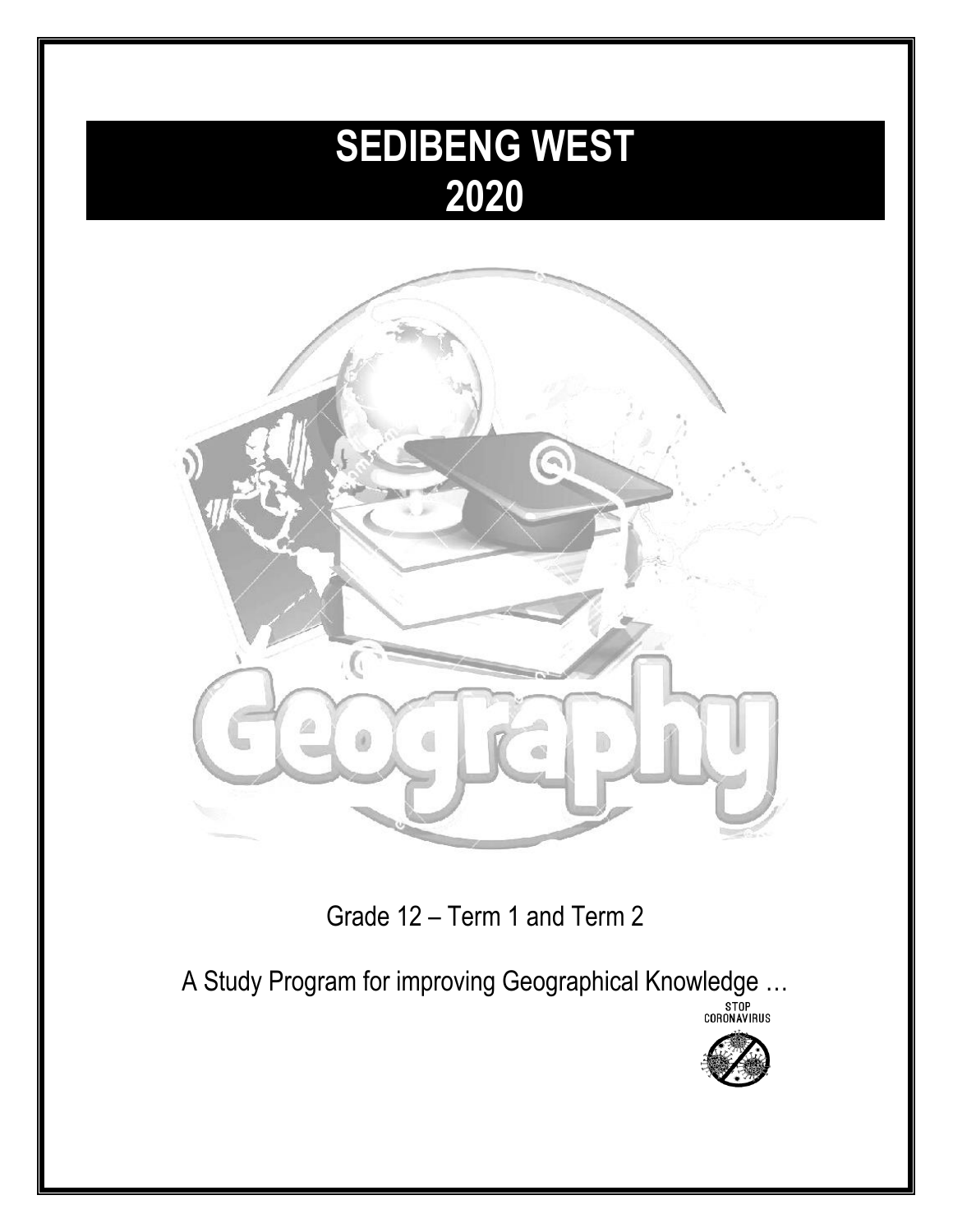# **Note to candidate:**

### **STEPS BEFORE BEGINNING YOUR GEOGRAPHY STUDY PROGRAM:**

- 1. Organise your knowledge for revision: *- sort through your notes and only focus on which topic you have selected. Always determine which topics/sub topics/ areas of content you are less sure of. Develop a Timetable that indicates the topics you are studying and not just Geography*
- 2. Include other unavoidable academic / work /family commitments, and time for relaxation, or exercise on the timetable*. (Time Management)*
- 3. Set a revision timetable with realistic goals.
- 4. Plan your revision as far in advance as possible.
- 5. Use past papers to get used to the way questions are worded -Get used to the kind of language used in exam questions. Compare the question techniques and mark allocation. *(you must be able to determine an easy question from a difficult question)*
- 6. Plan and practice paragraph writing using preferred methods. *(when you study write at least five (5) to six (6) points and then verify if these are correct)*
- 7. Make notes, improve them and structure them meaningfully *(The notes you create for June and Preparatory Examinations will serve as a basis for study materials for the final examination)*
- 8. Review your notes and think about what was covered in class. *(Always refer back to your notes/source material/textbooks/examination papers and study guides to make sure you have the correct/precise idea about each topic)*
- 9. You MUST rewrite notes as you study in order to improve your writing and remembering skills.
- 10. You MUST underline and highlight important ideas and vocabulary/concepts/terminology in your notes.

### **HOW TO USE THE GEOGRAPHY STUDY MATERIAL?**

- You must commit to memory as many points as you can remember on the sub topic
- The essential foundations of each question cut across the various topics required in the CAPS so you must be able to apply your answers to the correct questions.
- Always use "geography" key words and "geography" key concepts to remember as many of the points given in this guide.
- **ONCE YOU HAVE COMPLETED REMEMBERING ALL THE POINTS, CONTINUE TO REVISE BY LOOKING AT**
- **VARIOUS DIAGRAMS FROM TEXTBOOKS AND PREVIOUS EXAMINATION PAPERS.**



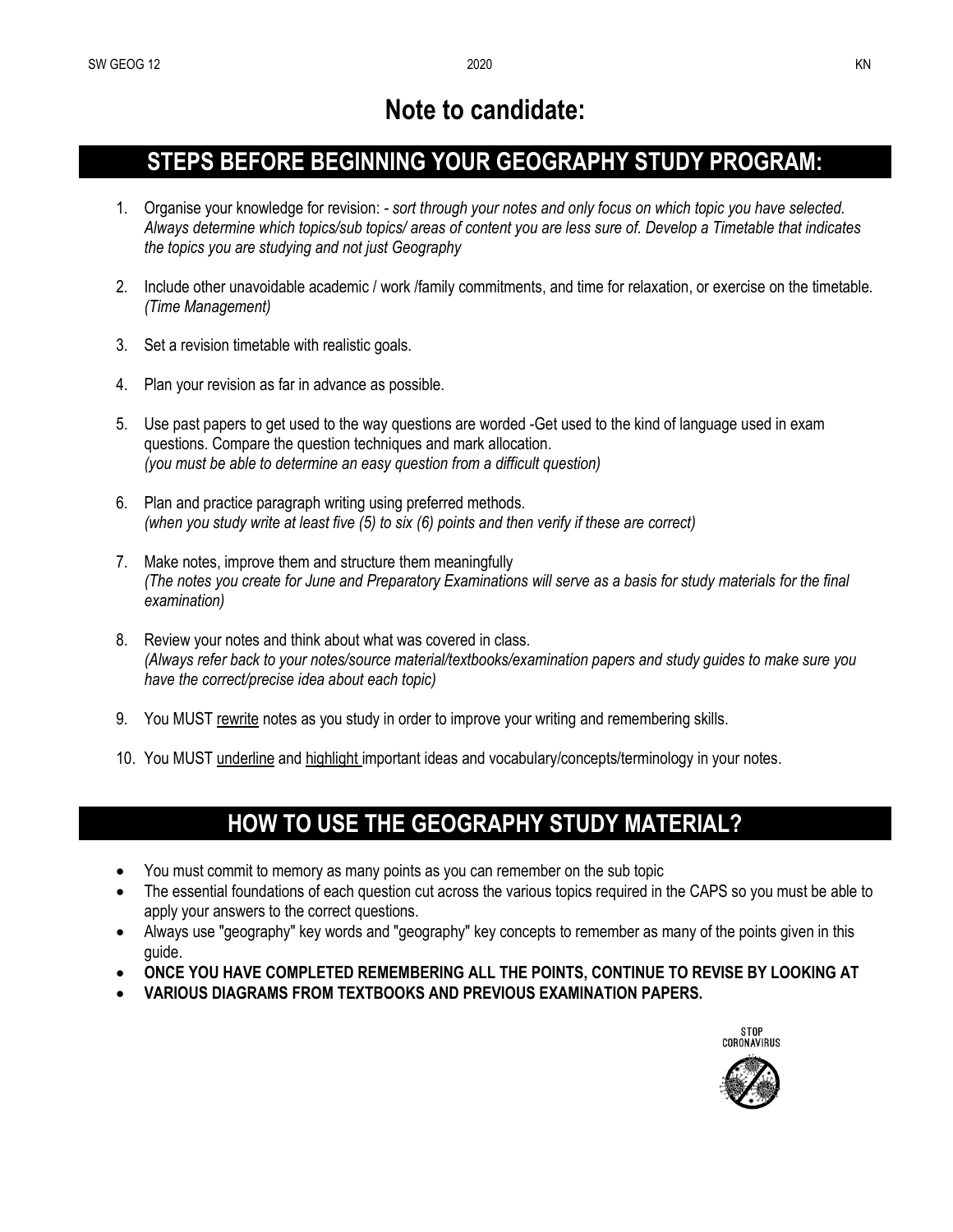# **NOTE TO CANDIDATE: ICONS USED IN THIS GUIDE**

| Hints and Tips on WHAT and HOW<br>to study to remember. | <b>Commit to memory.</b> These are points in a topic that must be remembered for the<br>examination. A simple strategy is the use of neumonics to remember Geographical<br>concepts and terminology e.g.<br>To remember characteristics of associated weather of a Tropical Cyclone during<br>the mature stage:<br>Storm surges along coastal regions<br>$S -$<br>Gale force winds<br>$G -$<br>$T -$<br><b>Torrential rainfall</b><br>$E -$<br>Isobars are evenly spaced and steep in the centre of<br>the<br>pressure system<br>Average temperatures above 26,5 °C in the Mature Stage<br>$A -$<br><b>SGTEA</b><br>Now  Taking all the first letters from the key words above I can form the word<br><b>GATES</b><br>Now  Repeat the word and try to remember what each letter represents |
|---------------------------------------------------------|--------------------------------------------------------------------------------------------------------------------------------------------------------------------------------------------------------------------------------------------------------------------------------------------------------------------------------------------------------------------------------------------------------------------------------------------------------------------------------------------------------------------------------------------------------------------------------------------------------------------------------------------------------------------------------------------------------------------------------------------------------------------------------------------|
| Useful hints and tips when<br>studying:                 | The terminology lists must be remembered as part of the topic/sub topic.<br>Remember the headings of each topic are important to remember. If you are able<br>to remember the topics and KEYWORDS for each topic, you will be able to<br>organise the information that you are studying into coherent, logical and structured<br>answers during the examination                                                                                                                                                                                                                                                                                                                                                                                                                            |

STOP<br>Coronavirus

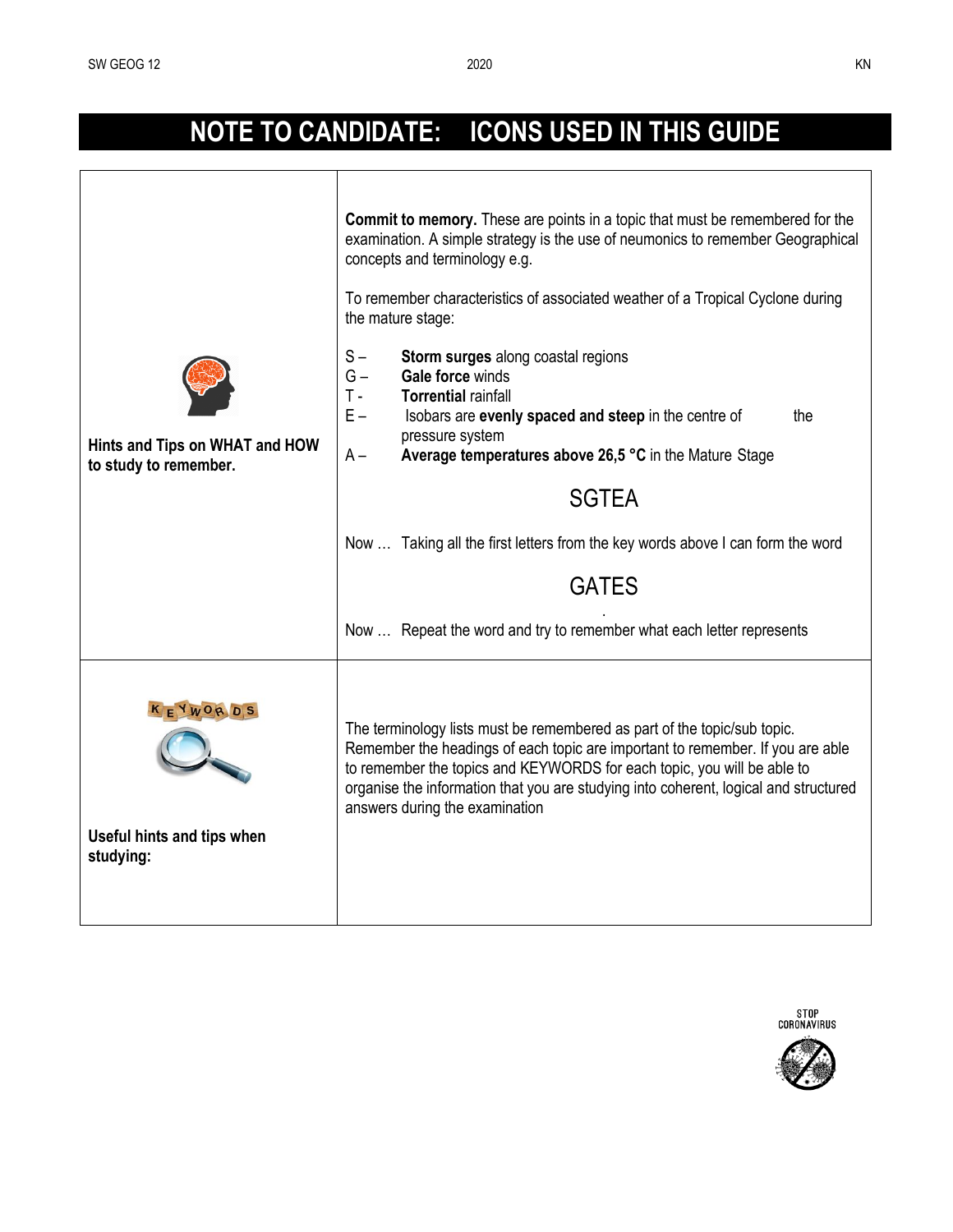*Let's get started …*

# **MID-LATITUDE CYCLONES**



What do you need to know?

(Temperate, Extra-Tropical Cyclones, Depressions)

### **STAGES OF FORMATION**



### **COLD FRONT CONDITIONS:**



### **CHANGES IN WEATHER CONDITIONS WHEN A COLD FRONT PASSES OVER A LOCATION:**

- Temperature decreases
- Air pressure decreases as the cold front approaches and then increases as the cold sector  $\overline{\bullet}$  arrives.
- Humidity decreases as the cold sector arrives.
- Warm, moist unstable air is intensely uplifted at the steep cold front. The air cools to dew point temperature and condensation occurs to form a dense Cumulonimbus Cloud.
- Thunderstorms and Rain occur.
- Wind Shifts occur. Wind changes DIRECTION.
- In the SW Cape (Southern Hemisphere) the wind changes in an anti-clockwise direction known as backing. (From NW to W then SW and finally S).
- In the Northern hemisphere the wind Veers  $\overline{C}$  (Changes direction in a clockwise direction).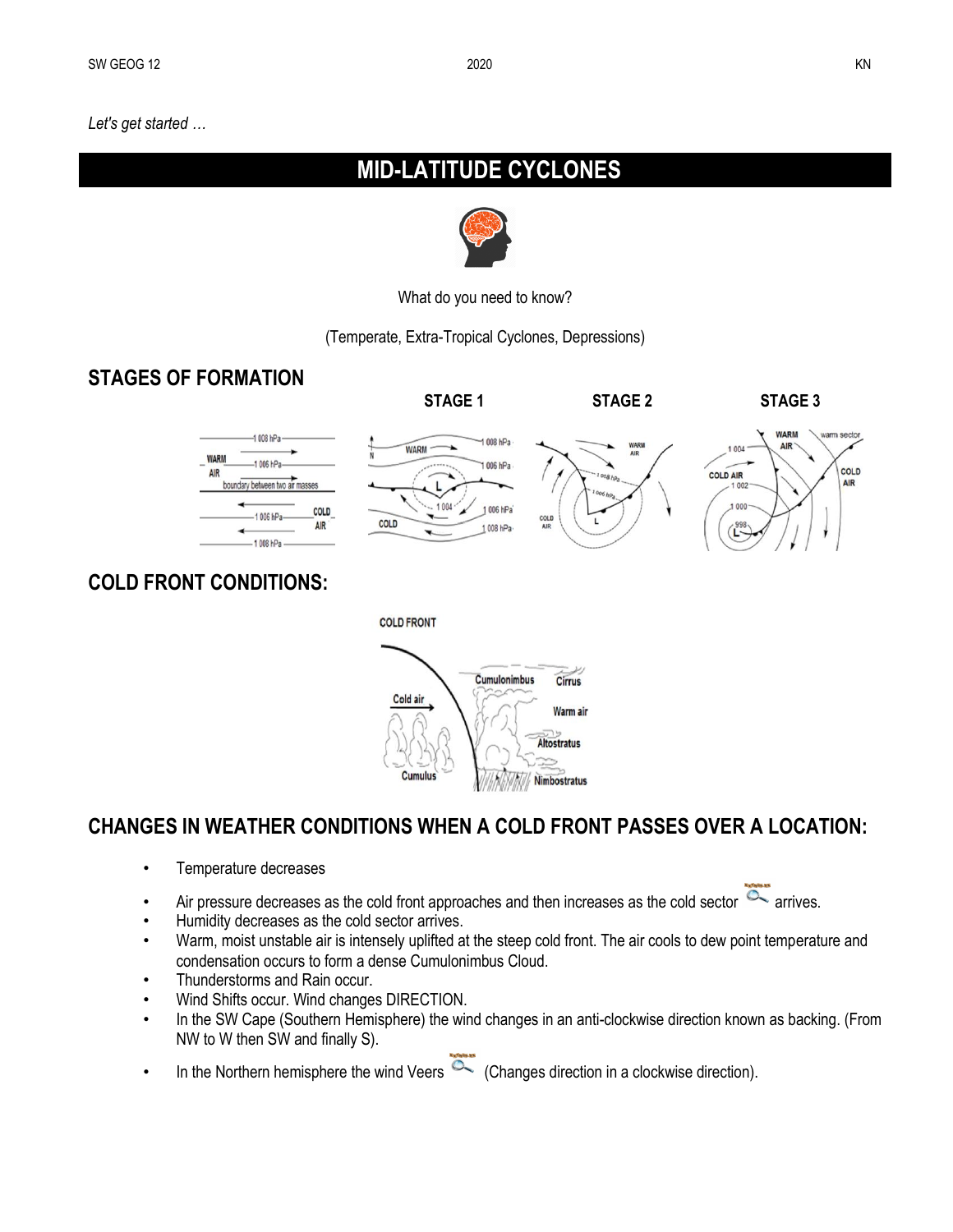### **WARM FRONT CONDITIONS:**



### **CHANGES IN WEATHER CONDITIONS WHEN A WARM FRONT PASSES OVER A LOCATION:**



- Temperature increases
- Air Pressure decreases as the cold front approaches and then increases as the cold sector arrives.
- Humidity increases as the warm sector arrives.
- Warm, moist unstable  $\sim$  air is uplifted at the gentle warm front.
- The gentler warm front causes the area affected by the clouds and rain to be greater.
- Cirrus clouds appear first at high level, then Altostratus and then Nimbostratus Clouds which causes Soft, Soaking Rain.

### **CONDITIONS FOR THE DEVELOPMENT OF A MID-LATITUDE CYCLONE:**



- Two different air masses (warm and cold air masses) meet
- Cold polar easterlies meet westerlies along the polar front

Develop into mid-latitude cyclones because:

- Between  $30^{\circ}$  60° N/S of the equator (frontal zone  $\overline{\sim}$  )
- Warm air mass is uplifted (then displaced  $\overline{O_{\sim}}$  )
- Uplift results in condensation
- Increased cloud cover
- Will result in precipitation

**THE ENVIRONMENTAL IMPACT A MID-LATITUDE CYCLONE MIGHT HAVE. (Negative effects)**



- **Flooding**
- Soil erosion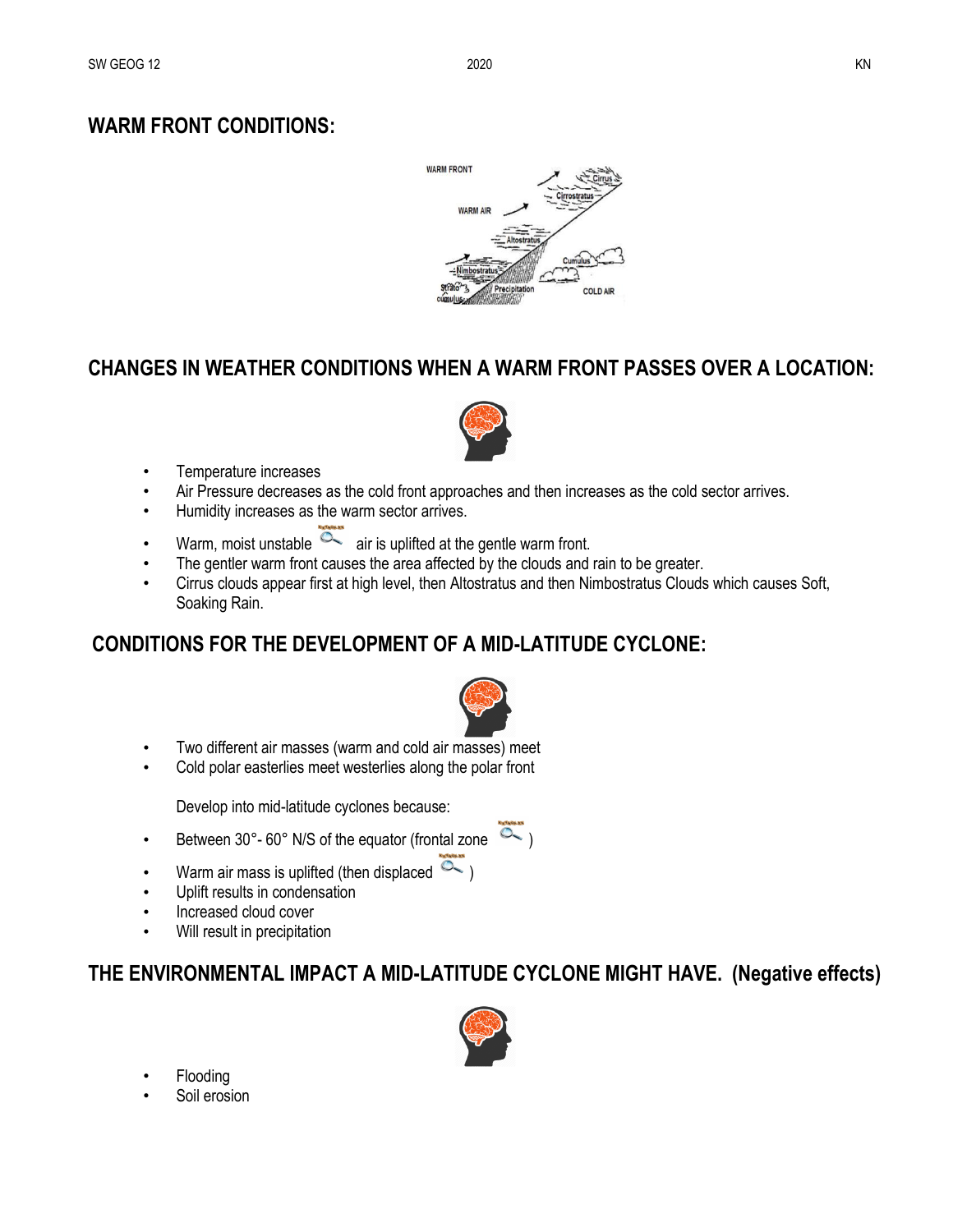- Destruction of natural ecosystems
- Loss of natural habitat for animals
- Veld fires destroy vegetation
- Destruction  $\overline{C}$  of coastlines
- Damage to coastal dunes
- Loss of agricultural land
- Snow / low temperatures result in loss of livestock
- Destruction of infrastructure
- Destruction of homes

### **TROPICAL CYCLONES**



What do you need to know?

### **STAGES OF FORMATION**



### **FAVOURABLE CONDITIONS FOR THE DEVELOPMENT OF A TROPICAL CYCLONE (FACTORS + EXPLANATION)**



- Warm ocean above 26.5 °C
- Warm ocean Needed to provide heat energy and moisture
- Rapid/High evaporation rate for condensation to occur
- Condensation latent heat  $\overline{C}$  to be released
- Located between 5° 30° north / south of the equator
- Coriolis force is ineffectual at the equator  $(0^\circ 5^\circ)$
- Air is mostly unstable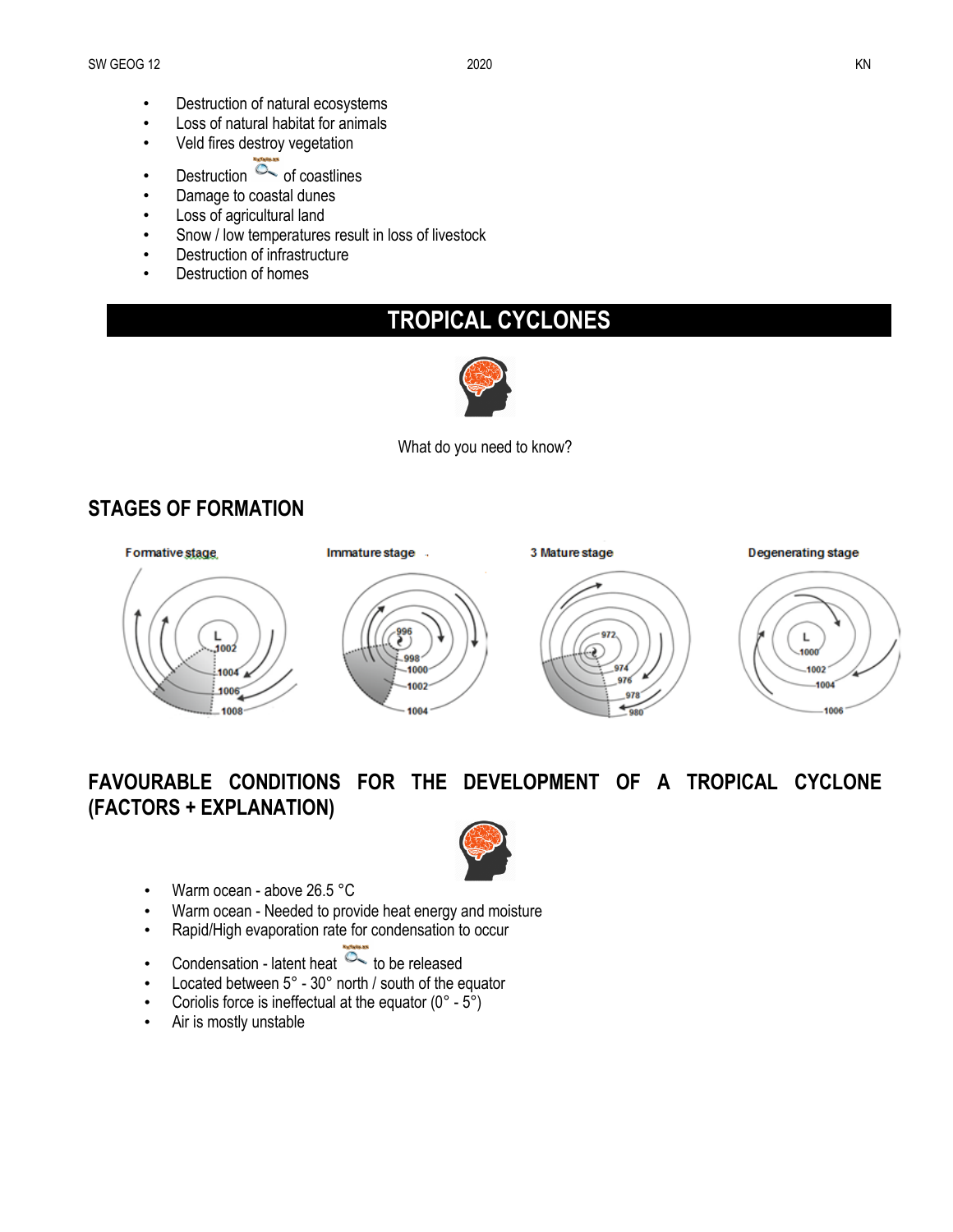

- Heavy rains (torrential rainfall  $\sim$  ) resulting in flooding
- Pollution of water
- Human injuries and possible deaths
- High wind velocity (gale force winds  $\sim$ ) damages structures vegetation, crops and livestock
- (storm surges  $\sim$  ) waves Coastal erosion
- Saline (salt water) intrusion of low lying coastal areas

### **HOW TRACK THE PATH OF TROPICAL CYCLONES:**



- Satellite imagery
- Air radar and remote sensing sounds
- Radar
- Weather reports

### **PRECAUTIONARY METHODS**

- Listening to forecasts
- Construction of seawalls/ dredged coastal areas
- vacate low ground
- board up windows
- sandbags to reduce coastal flooding
- good communication
- evacuation centres
- clear evacuation routes
- housing on stilts
- strong materials
- storm warden patrols

### **HOW DO WE KNOW WHEN A TROPICAL CYCLONE HAS REACHED ITS MATURE STAGE?**

- NB: Air Pressure must have dropped and rapidly decreasing to well below 1000 hPa,
- NB: Cumulonimbus clouds would have formed.
- NB: Covers a large area and the symbol denoting the eye is evident

# **SUBTROPICAL ANTICYCLONES AND ASSOCIATED WEATHER CONDITIONS**

 Draw a diagram that illustrates the air movements of Southern African Anticyclones when they RIDGE over the coastline of South Africa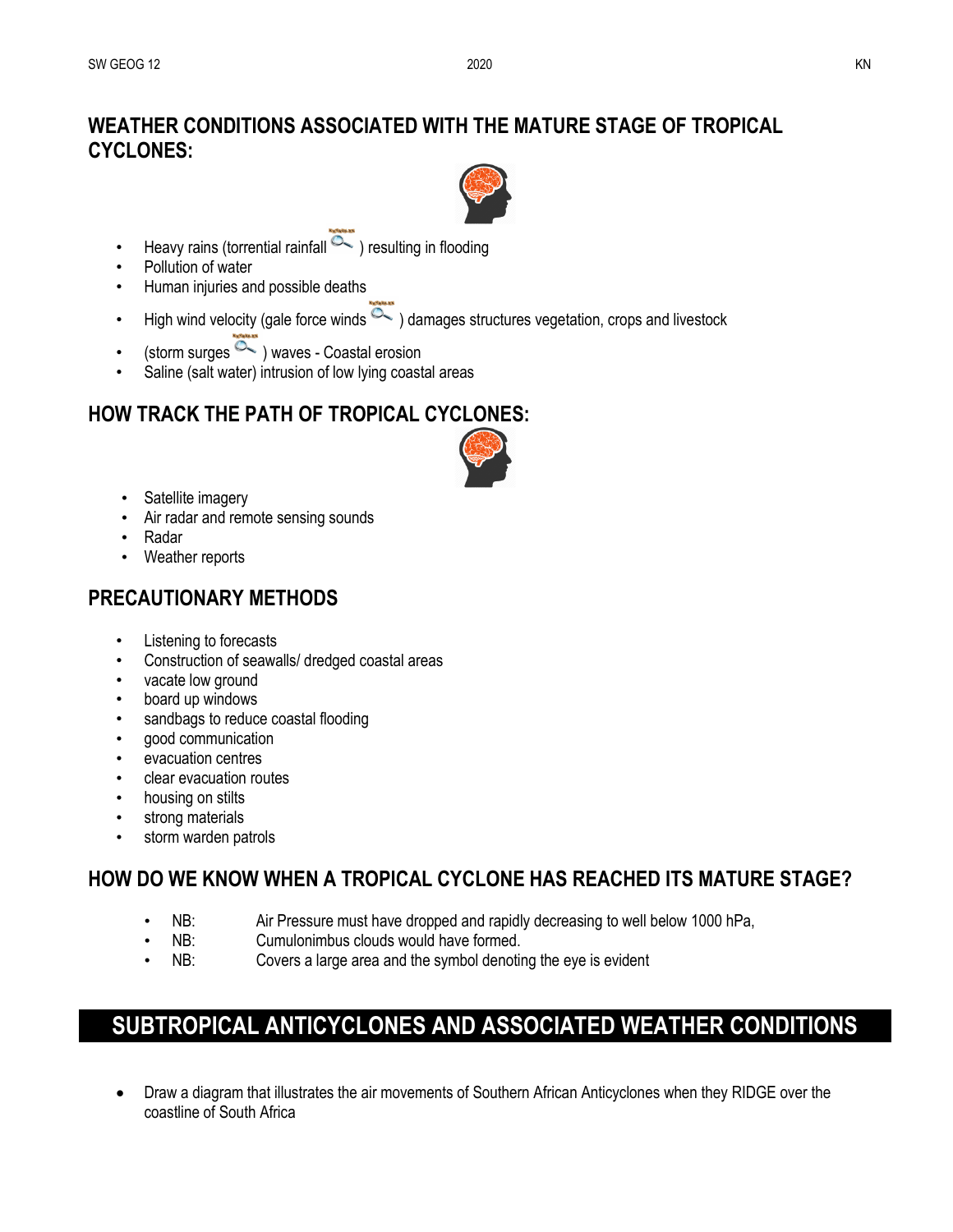- Describe the air movement in these pressure systems with the use of a diagram
- Draw and Label on your diagram the weather conditions associated with these pressure systems during summer and winter
- Draw the positional changes of anticyclones and how they affect the weather conditions during summer and winter
- Comment on the "variation" in temperature in the interior and along the coastal areas according to these anticyclones



#### **STATE THE DIFFERENCE IN THE WEATHER CONDITIONS EXPERIENCED DURING WINTER AND SUMMER OVER THE SOUTH AFRICAN INTERIOR BY REFERRING TO THE ROLE PLAYED BY THE Kalahari High Pressure.**

| Summer                   | Winter                  |
|--------------------------|-------------------------|
| Moist air                | Dry air                 |
| Cloudy                   | No clouds               |
| Rainfall                 | Little/no rain          |
| No frost                 | Frost at night          |
| Small temperature ranges | Large temperature range |

#### **EXPLAIN WHY SUNNY CONDITIONS MAY BE INDICATED FOR ALL THE INLAND (Interior) WEATHER STATIONS.**

(Winter conditions)

- Inversion lower than the escarpment
- Warm moist air cannot reach the interior
- Little moisture over interior will reduce condensation
- No cloud formation to block out the sun

# WHY IS THERE A VERTICAL POSITIONAL CHANGE  $\overline{\text{ex}}$  of the inversion in winter?

(Inversion lower than the escarpment) TO SUMMER (Inversion higher than the escarpment) OF GREAT IMPORTANCE TO FARMERS ON THE SOUTH AFRICAN PLATEAU?

- During summer moist air reaches the interior
- Precipitation over the interior
- Rivers filled with water
- Farming can take place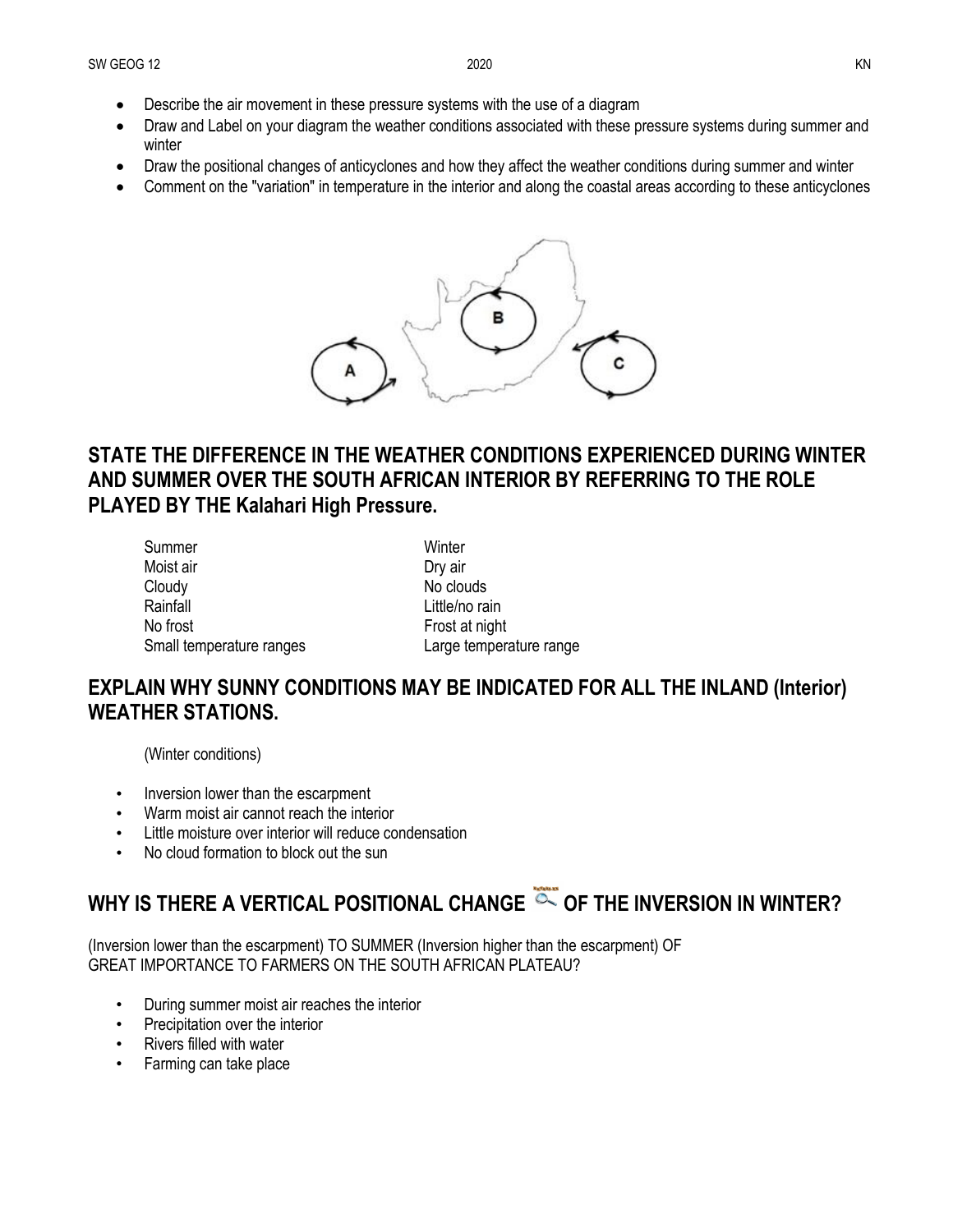### **NOW MAKE A DETAILED STUDY OF SOUTH AFRICAN BERG WINDS TO COMPARE HOW POSITIONAL CHANGES IMPACT AIR MOVEMENTS.**

- Draw a diagram that illustrates the air movements of a South African Berg Wind
- Label the pressure systems associated with the South African Berg Wind.
- Comment on the "variation" in temperature in the interior and along the coastal area.
- Determine the impact of South African Berg Winds

### **STATE THE DIFFERENCE IN THE WEATHER CONDITIONS EXPERIENCED DURING WINTER AND SUMMER OVER THE SOUTH AFRICAN INTERIOR BY REFERRING TO THE ROLE PLAYED BY THE KALAHARI HIGH PRESSURE.**

SUMMER

- Moist air/
- Cloudy over the interior/
- Rainfall/
- No frost/
- Small temperature range/
- Dry over South Western Cape/

### **EVIDENCE OF SUMMER CONDITIONS ON A SOUTH AFRICAN SYNOPTIC WEATHER MAP**

- South African High further south/
- Western Cape the winter rainfall area is dry/
- Cold fronts (Mid-latitude cyclones) are passing far south of the country/
- Kalahari HP is weak and allows rising convection currents to reach interior/
- Summer rain over interior/
- Clouds over interior/
- Tropical cyclones present/
- Generally high temperatures at weather stations/

### **EVIDENCE OF WINTER CONDITIONS ON A SOUTH AFRICAN SYNOPTIC WEATHER MAP**

- Dry air *(refer to weather stations on a synoptic weather map)*
- No clouds over interior *(refer to weather stations on a synoptic weather map)*
- Little or no rain over interior *(refer to weather stations on a synoptic weather map)*
- Frost at night *(refer to symbols used on a synoptic weather map)*
- Large temperature range
- Rainfall over South Western Cape

### **MORE EVIDENCE OF WINTER CONDITIONS ON SOUTH AFRICAN SYNOPTIC WEATHER MAP**

- South Atlantic HP further north
- Western Cape experiences rainfall
- Clouds over South Western Cape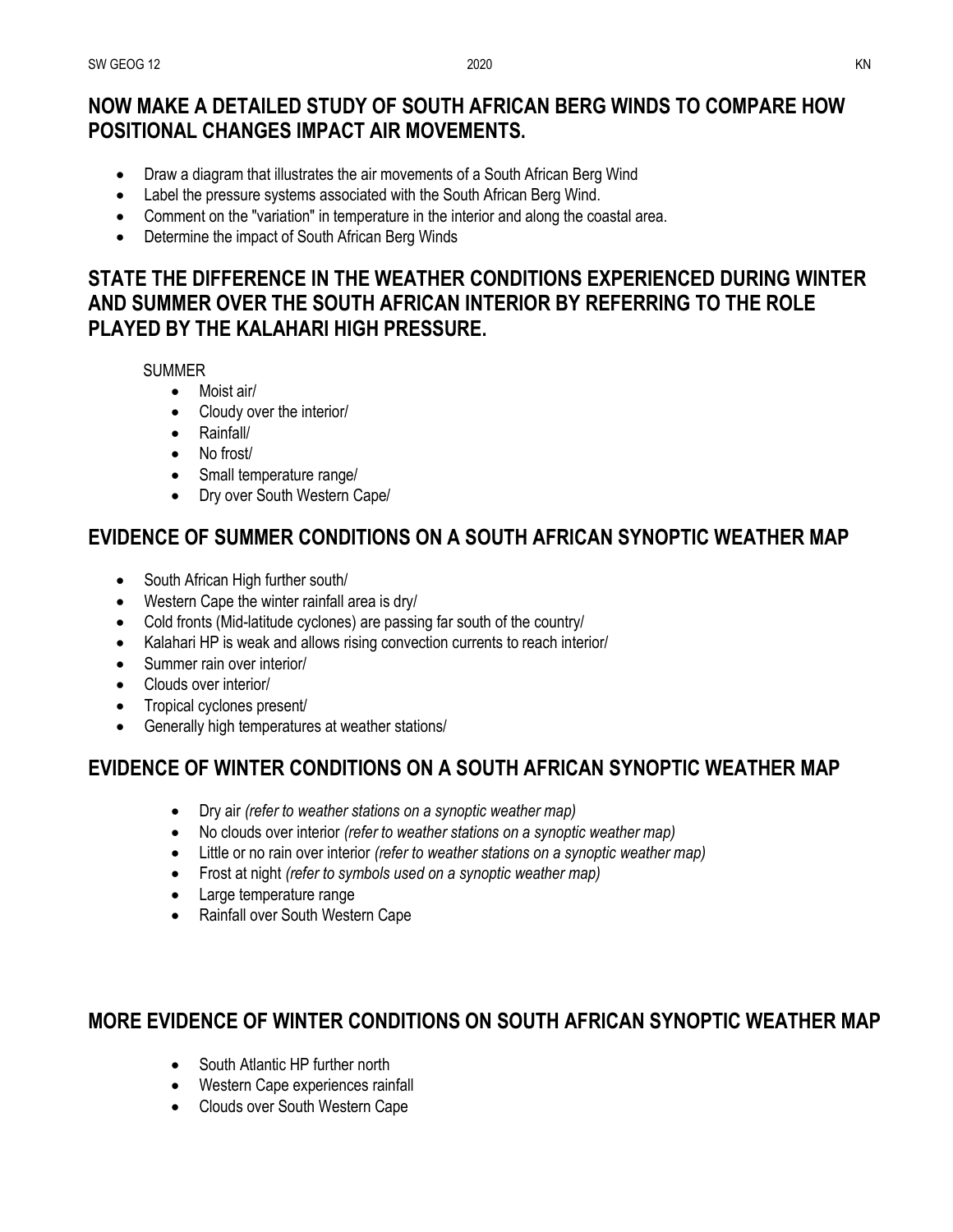- Cold fronts (Mid-latitude cyclones) passing over the country  $\bullet$
- Kalahari HP strengthens and dominates the interior  $\bullet$
- Dry over the interior  $\bullet$
- No clouds over interior  $\bullet$
- Generally low temperatures at weather stations



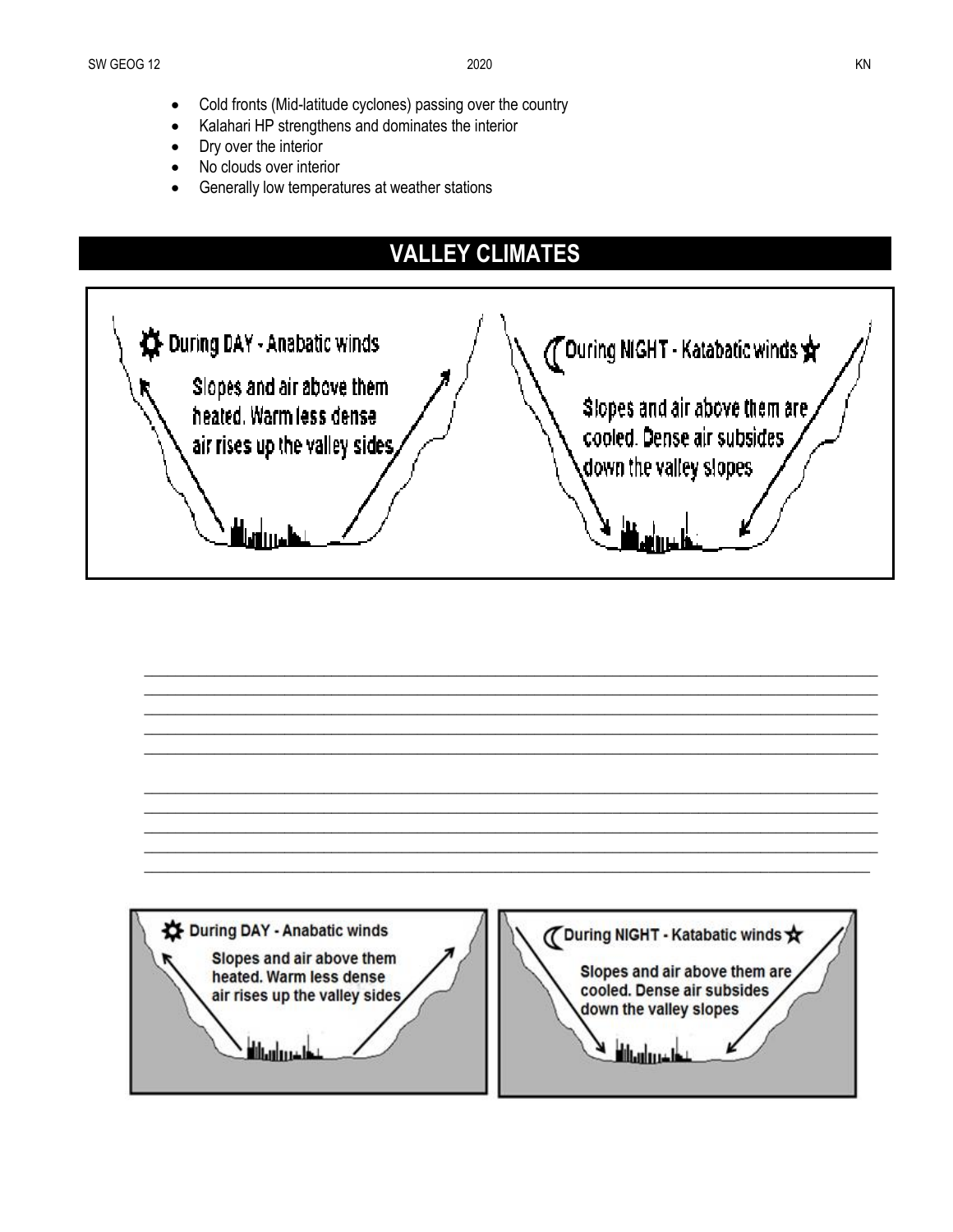# **URBAN HEAT ISLANDS**



What do you need to know?

### **THE HUMAN IMPACT OF HEAT ISLANDS.**

- Trapped pollutants could result in respiratory problems
- Use of air-conditioners because of higher temperatures
- $\bullet$  Deterioration  $\overline{\bullet}$  of buildings
- More renovation of buildings such as frequent painting
- Unpredictable rainfall
- Increase in health problems/examples related to heat island
- Increase in stress/discomfort
- Movement to suburbs/counter-urbanisation

### **THE EFFECT MODERN BUILDINGS HAVE ON HEAT ISLANDS.**

- Modern buildings are made of a lot of glass/steel which results in the
- $\bullet$  Multiple reflection  $\overline{\bullet}$  of heat
- Buildings create a greater surface area which absorbs/reflects heat
- Buildings are made of concrete which absorbs/reflects more heat
- Tall buildings trap heat as wind cannot disperse the heat
- More air conditioners/heaters
- More buildings therefore less vegetation to play cooling role

# **GEOMORPHOLOGY**



**\_\_\_\_\_\_\_\_\_\_\_\_\_\_\_\_\_\_\_\_\_\_\_\_\_\_\_\_\_\_\_\_\_\_\_\_\_\_\_\_\_\_\_\_\_\_\_\_\_\_\_\_\_\_\_\_\_\_\_\_\_\_\_\_\_\_\_\_\_\_\_\_\_\_\_\_\_\_\_ \_\_\_\_\_\_\_\_\_\_\_\_\_\_\_\_\_\_\_\_\_\_\_\_\_\_\_\_\_\_\_\_\_\_\_\_\_\_\_\_\_\_\_\_\_\_\_\_\_\_\_\_\_\_\_\_\_\_\_\_\_\_\_\_\_\_\_\_\_\_\_\_\_\_\_\_\_\_\_ \_\_\_\_\_\_\_\_\_\_\_\_\_\_\_\_\_\_\_\_\_\_\_\_\_\_\_\_\_\_\_\_\_\_\_\_\_\_\_\_\_\_\_\_\_\_\_\_\_\_\_\_\_\_\_\_\_\_\_\_\_\_\_\_\_\_\_\_\_\_\_\_\_\_\_\_\_\_\_**

### **DRAINAGE SYSTEMS IN SOUTH AFRICA**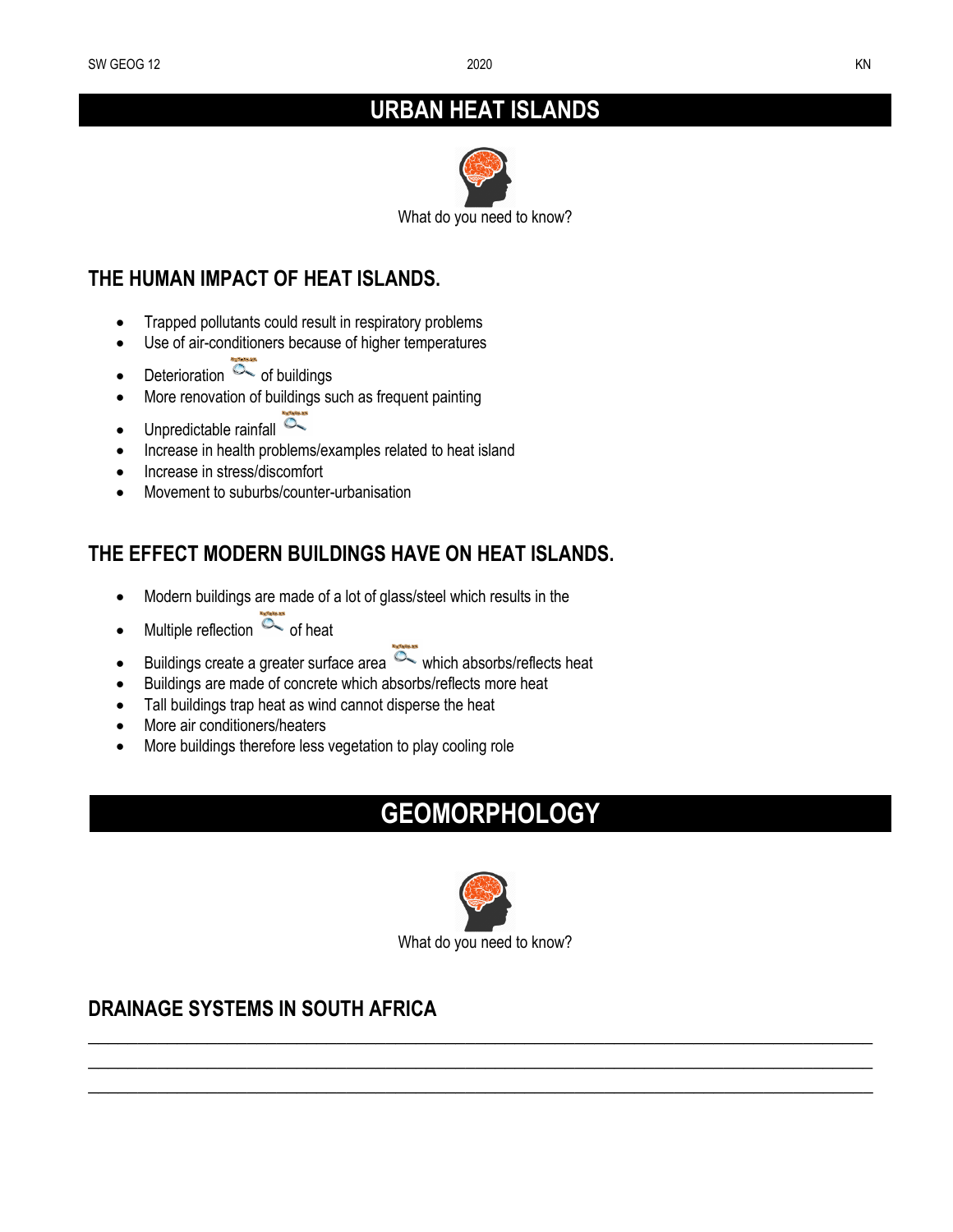# IMPORTANT CONCEPTS: (COMPLETE THE FOLLOWING DEFINITIONS)

| <b>Drainage Basin:</b>              |
|-------------------------------------|
| <b>Catchment Area:</b>              |
| <b>River System:</b>                |
| <b>Watershed:</b>                   |
| Tributary:                          |
| <b>River Mouth:</b>                 |
| Source:                             |
| Confluence:                         |
| <b>Water table:</b>                 |
| Surface run-off:                    |
| <b>Ground Water:</b>                |
| <b>Permanent River:</b>             |
| <b>Periodic River:</b>              |
| <b>Episodic River:</b>              |
| <b>Exotic River:</b>                |
| <b>Drainage Pattern:</b>            |
|                                     |
| <b>Drainage Density:</b>            |
| <b>River Profile:</b>               |
| <b>Laminar Flow:</b>                |
| <b>Turbulent Flow:</b>              |
| <b>River Grading:</b>               |
| <b>River Rejuvenation:</b>          |
|                                     |
| <b>Antecedent Drainage Pattern:</b> |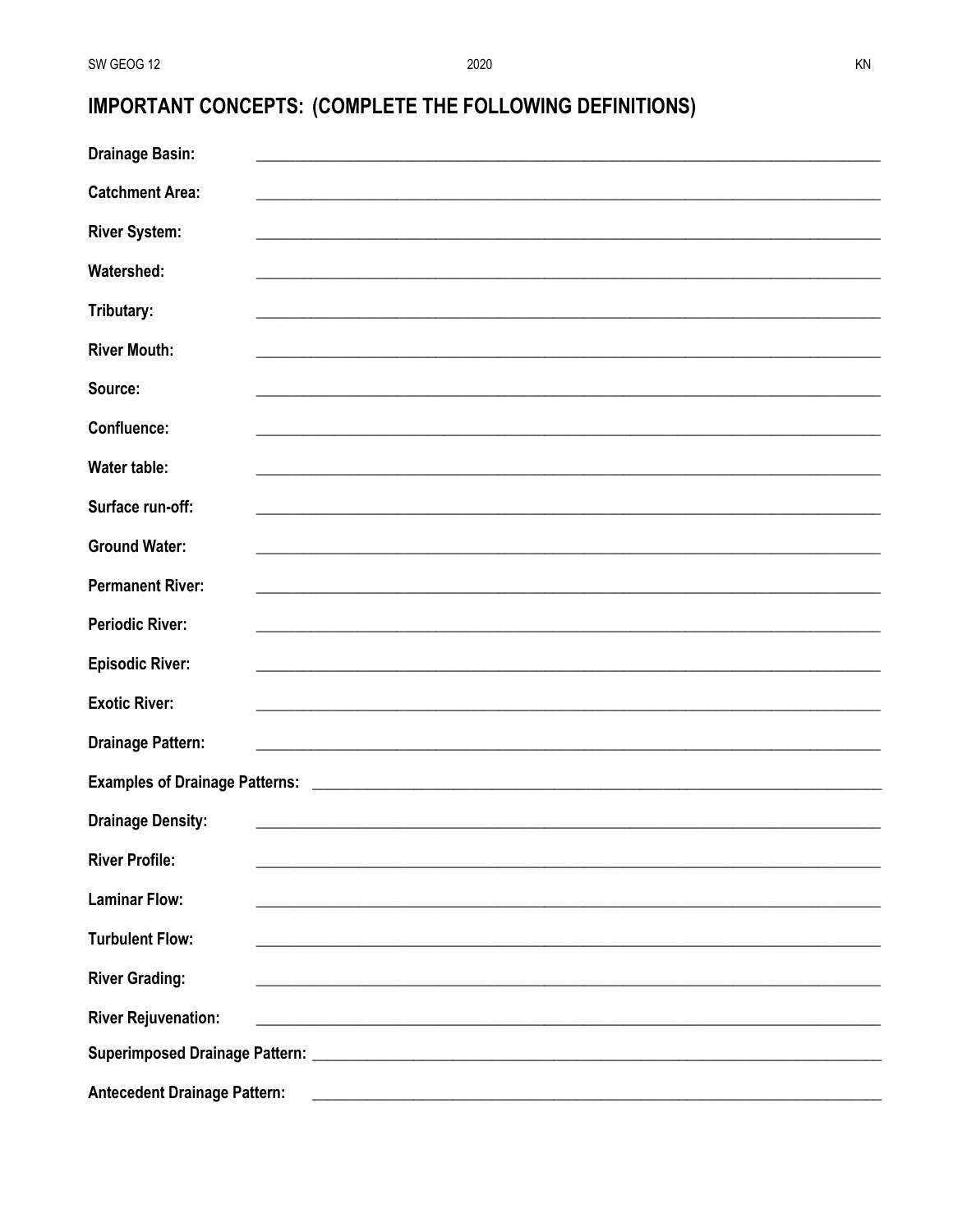#### **THE PROCESS OF RIVER CAPTURE**

- Stream on lower level erodes headward
- Stream eroding head ward cuts through the watershed
- Water of stream on a higher flow level is captured
- Water of stream on higher level diverted to stream on lower level

#### **CHARACTERISTIC FEATURES OF RIVER CAPTURE / STREAM PIRACY:**

- Captor river (Pirate stream)
- Misfit stream
- Wind gap
- River gravels
- Elbow of capture

#### **PHYSICAL AND ENVIRONMENTAL IMPACT OF RIVER CAPTURE/ STREAM PIRACY ON THE MISFIT STREAM**

#### PHYSICAL IMPACT

- Stream will lose its source of water/
- Will be too small for its valley/
- Misfit stream/
- River will dry up/

#### ENVIRONMENTAL IMPACT

- Agriculture will be affected negatively because of lack of water/
- Cultivated lands only at elbow of capture/
- No industrial activity because of lack of water/
- Food production will decrease/
- Less income from agriculture and industrial activities/
- Negative influence on economy/

### **(REFER TO THE FORMATION OF MEANDERS, ACCELERATED (FASTER) EROSION, DEPOSITION AND OX-BOW LAKES)**

- A meander is a bend along the course of a river
- After heavy rainfall the water is fast flowing and cuts/erodes into the
- outer bank (undercut slope) of a river
- Meander neck  $\overline{\mathcal{O}}$  is reduced
- Water is slow moving on the inner bank (slip-off) resulting in deposition
- After a period of time when the river cannot negotiate the bend, it will cut through the meander neck (cut off the loop), forming an ox-bow lake
- Stream will now follow a straight path
- River will start to meander again
- The meandering river migrates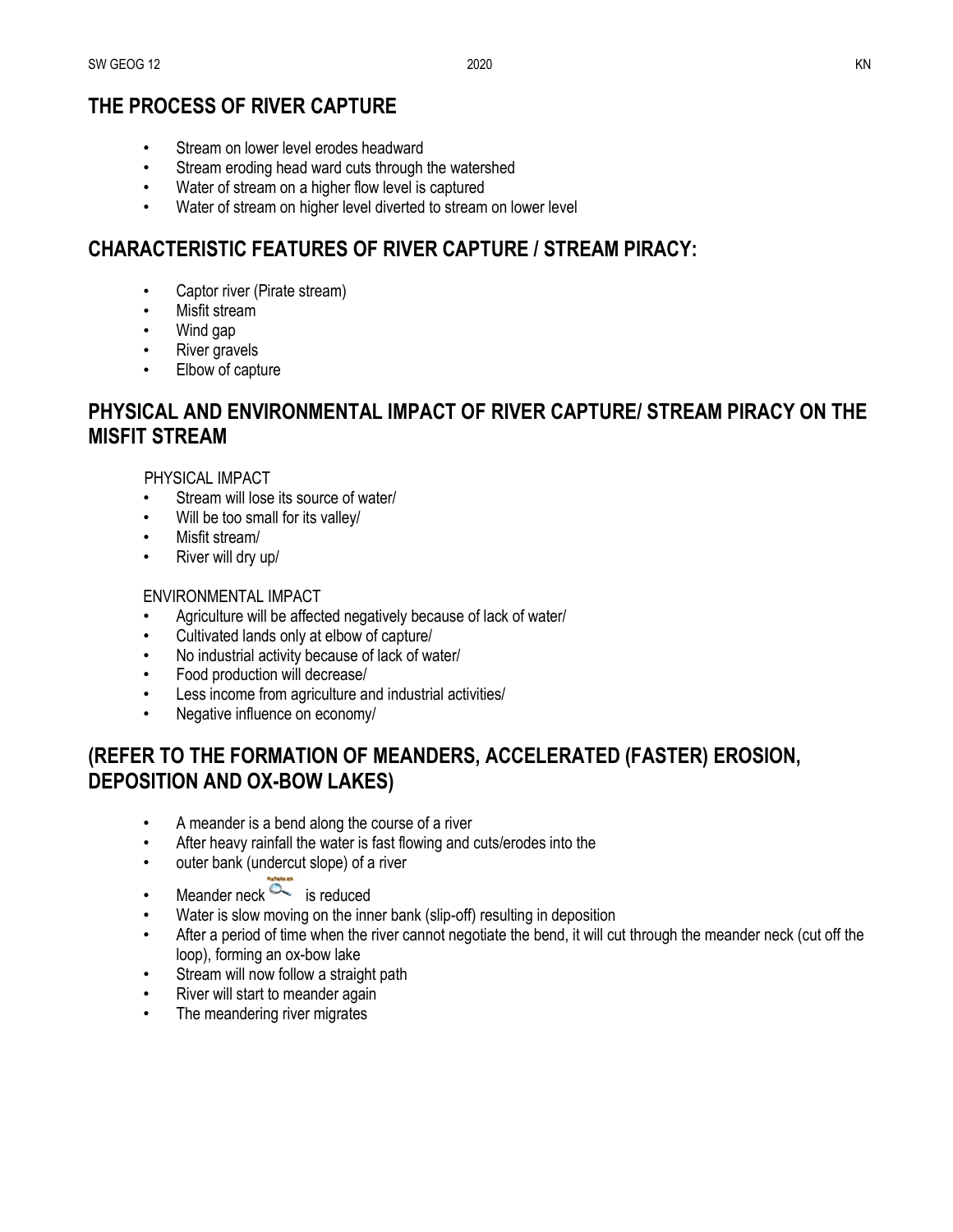#### **METHODS THAT CAN BE INTRODUCED TO REDUCE FLOODING ALONG THE RIVER COURSE**

- Small catchment dams in upper course to release water at intervals into the main stream
- Large flood control dams in lower reaches
- Raise river banks (levees) artificially
- Line rivers with cement to reduce friction and increase velocity
- Increase gradient by cutting through meander necks to increase velocity
- Increase vegetation
- prevent deforestation

#### **WHY A STREAM CAN REJUVENATE ITSELF**

- Increased precipitation
- Increase in volume of water
- Stream capture
- Reduction in vegetation increases run-off
- Drop in sea-level
- Isostatic uplift of land

#### **WHY IT IS IMPORTANT TO MANAGE DRAINAGE SYSTEMS PROPERLY:**

- Control flooding
- Decrease soil erosion
- Maintain groundwater levels
- Important source of fresh water
- Preserve aquatic / river ecosystems

# **FLUVIAL GEOMORPHOLOGY**

Rivers usually originate in high-lying areas and flow downhill toward the sea.

As they flow, the river will carve channels into the landscape. These channels then become the pathway for all future water to follow as it flows toward the sea.

The channels may change over time, as they are eroded.

A river has three stages: Upper Course, Middle-Course and Lower Course

#### **THE BASE LEVELS OF EROSION …...**

#### **LONGITUDINAL PROFILE OF A RIVER**

UPPER COURSE

- Slope is STEEP river flows fast
- Erosion is the main process here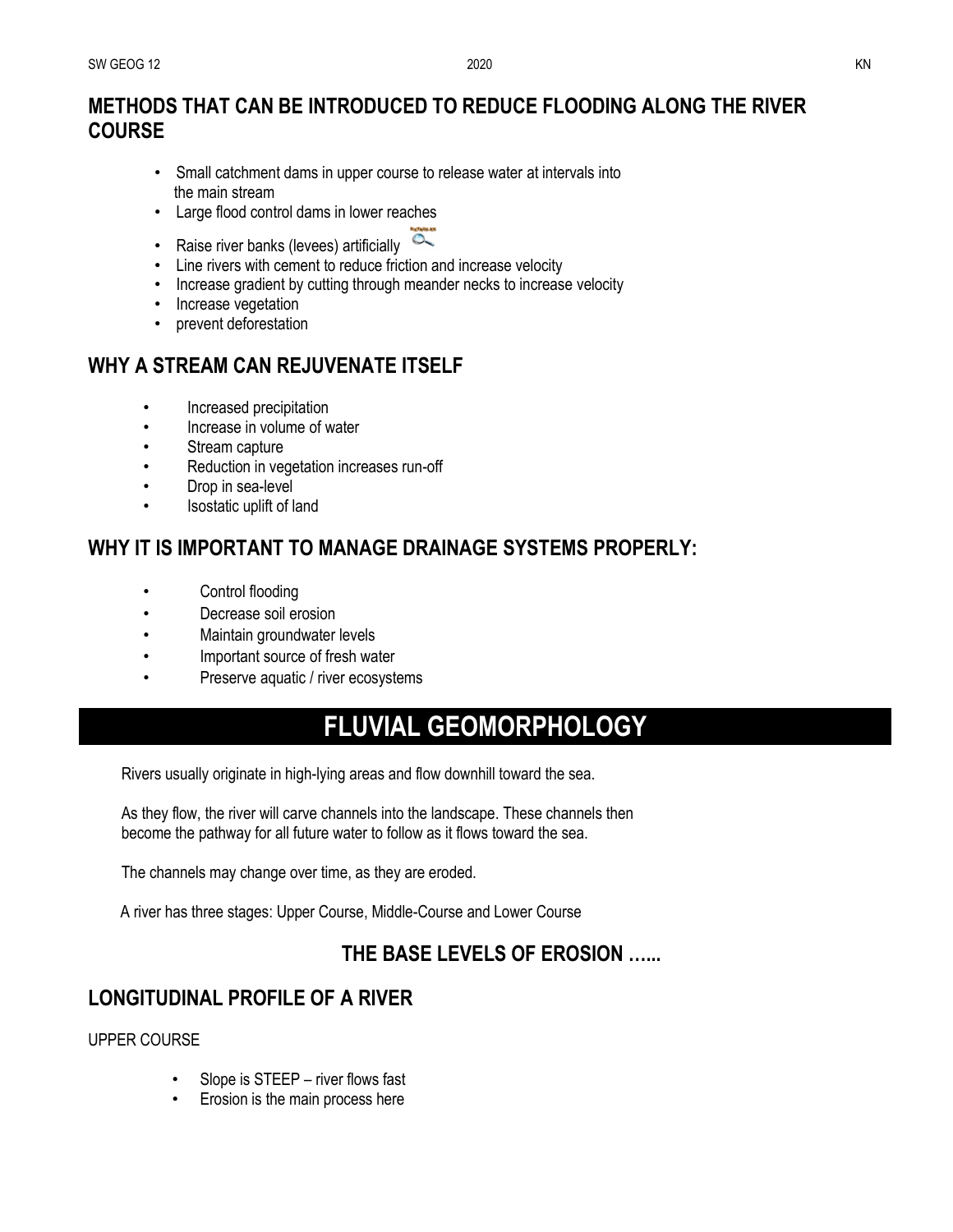- Downward Erosion dominates over Lateral Erosion
- Valley is Steep V-Shaped (2 -3 times deeper than wide)
- Waterfalls are common here

#### MIDDLE COURSE

- Slope is less steep and the river flows slower
- Erosion still dominant, but deposition also occurs at a smaller rate
- Lateral erosion dominates
- Valley now has a wide U shape
- As wide as it is deep

#### LOWER COURSE

- Slope is gentle and the river flows very slowly
- Slow flow of the river leads to DEPOSITION on a large scale
- River channel is very wide
- River meanders
- Many depositional landforms occur e.g. Ox-bow lakes, meander scars,
- deltas etc.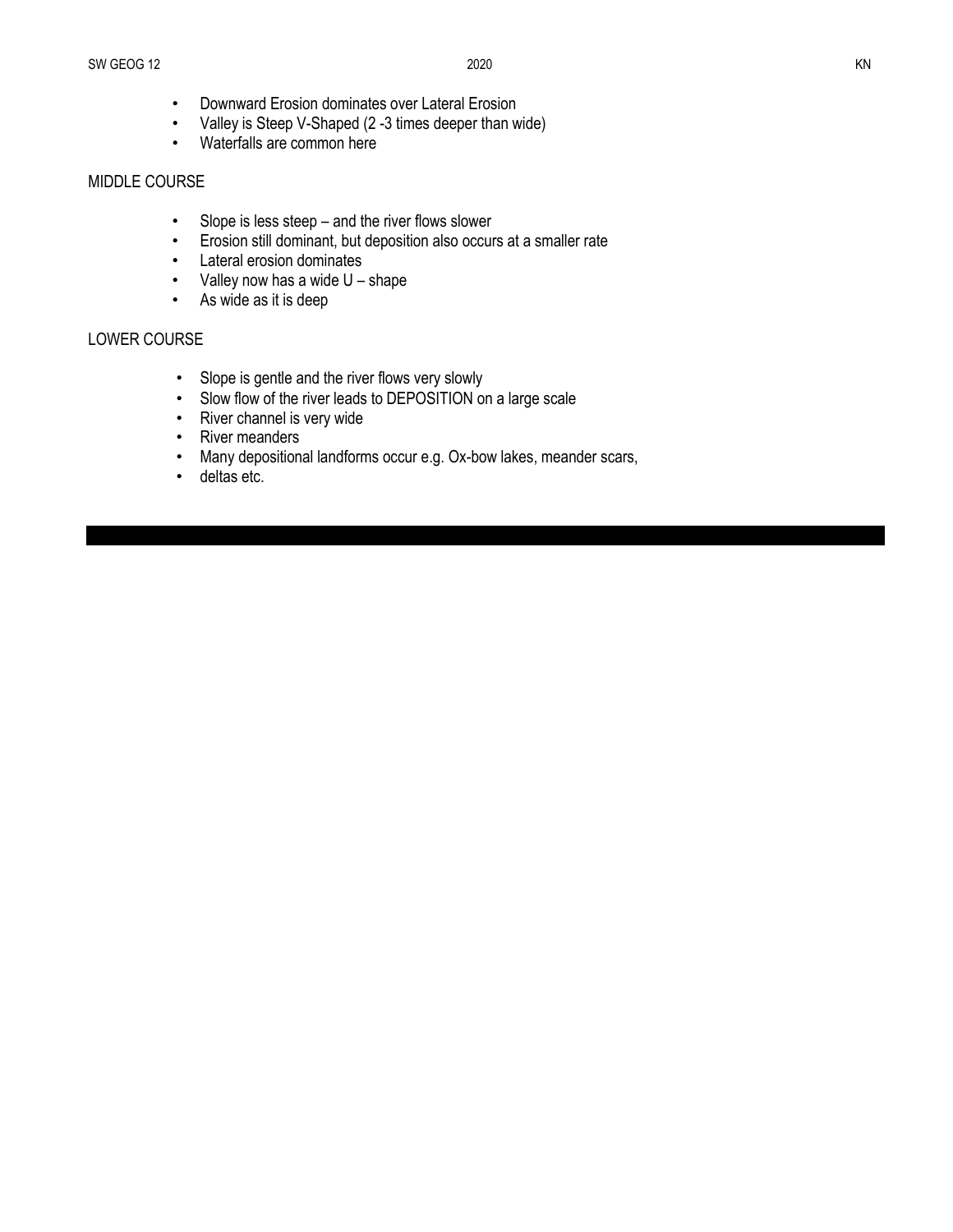# **RURAL and URBAN SETTLEMENTS**

# **RURAL SETTLEMENTS**



\_\_\_\_\_\_\_\_\_\_\_\_\_\_\_\_\_\_\_\_\_\_\_\_\_\_\_\_\_\_\_\_\_\_\_\_\_\_\_\_\_\_\_\_\_\_\_\_\_\_\_\_\_\_\_\_\_\_\_\_\_\_\_\_\_\_\_\_\_\_\_\_\_\_\_\_\_\_\_\_\_\_\_\_\_\_\_\_\_\_\_\_\_\_ \_\_\_\_\_\_\_\_\_\_\_\_\_\_\_\_\_\_\_\_\_\_\_\_\_\_\_\_\_\_\_\_\_\_\_\_\_\_\_\_\_\_\_\_\_\_\_\_\_\_\_\_\_\_\_\_\_\_\_\_\_\_\_\_\_\_\_\_\_\_\_\_\_\_\_\_\_\_\_\_\_\_\_\_\_\_\_\_\_\_\_\_\_\_ \_\_\_\_\_\_\_\_\_\_\_\_\_\_\_\_\_\_\_\_\_\_\_\_\_\_\_\_\_\_\_\_\_\_\_\_\_\_\_\_\_\_\_\_\_\_\_\_\_\_\_\_\_\_\_\_\_\_\_\_\_\_\_\_\_\_\_\_\_\_\_\_\_\_\_\_\_\_\_\_\_\_\_\_\_\_\_\_\_\_\_\_\_\_ \_\_\_\_\_\_\_\_\_\_\_\_\_\_\_\_\_\_\_\_\_\_\_\_\_\_\_\_\_\_\_\_\_\_\_\_\_\_\_\_\_\_\_\_\_\_\_\_\_\_\_\_\_\_\_\_\_\_\_\_\_\_\_\_\_\_\_\_\_\_\_\_\_\_\_\_\_\_\_\_\_\_\_\_\_\_\_\_\_\_\_\_\_\_

\_\_\_\_\_\_\_\_\_\_\_\_\_\_\_\_\_\_\_\_\_\_\_\_\_\_\_\_\_\_\_\_\_\_\_\_\_\_\_\_\_\_\_\_\_\_\_\_\_\_\_\_\_\_\_\_\_\_\_\_\_\_\_\_\_\_\_\_\_\_\_\_\_\_\_\_\_\_\_\_\_\_\_\_\_\_\_\_\_\_\_\_\_\_ \_\_\_\_\_\_\_\_\_\_\_\_\_\_\_\_\_\_\_\_\_\_\_\_\_\_\_\_\_\_\_\_\_\_\_\_\_\_\_\_\_\_\_\_\_\_\_\_\_\_\_\_\_\_\_\_\_\_\_\_\_\_\_\_\_\_\_\_\_\_\_\_\_\_\_\_\_\_\_\_\_\_\_\_\_\_\_\_\_\_\_\_\_\_ \_\_\_\_\_\_\_\_\_\_\_\_\_\_\_\_\_\_\_\_\_\_\_\_\_\_\_\_\_\_\_\_\_\_\_\_\_\_\_\_\_\_\_\_\_\_\_\_\_\_\_\_\_\_\_\_\_\_\_\_\_\_\_\_\_\_\_\_\_\_\_\_\_\_\_\_\_\_\_\_\_\_\_\_\_\_\_\_\_\_\_\_\_\_

CLASSIFY **Settlements as RURAL or URBAN.** 

What do you understand by the term CLASSIFICATION?

We look at their functions (or activities):

What do you understand by the term FUNCTION?

Terminology (UNIFUCTIONAL Vs MULTIFUNCTIONAL)

RURAL SETTLEMENTS are *unifunctional*, focusing mainly on Primary activities, like Farming, Mining, Fishing, Hunting or Forestry.

URBAN SETTLEMENTS are *multi-functional*, focusing on Secondary (Industries) and/or Tertiary activities, (Services)

\_\_\_\_\_\_\_\_\_\_\_\_\_\_\_\_\_\_\_\_\_\_\_\_\_\_\_\_\_\_\_\_\_\_\_\_\_\_\_\_\_\_\_\_\_\_\_\_\_\_\_\_\_\_\_\_\_\_\_\_\_\_\_\_\_\_\_\_\_\_\_\_\_\_\_\_\_\_\_\_\_\_\_\_\_\_\_\_\_\_\_\_\_\_ \_\_\_\_\_\_\_\_\_\_\_\_\_\_\_\_\_\_\_\_\_\_\_\_\_\_\_\_\_\_\_\_\_\_\_\_\_\_\_\_\_\_\_\_\_\_\_\_\_\_\_\_\_\_\_\_\_\_\_\_\_\_\_\_\_\_\_\_\_\_\_\_\_\_\_\_\_\_\_\_\_\_\_\_\_\_\_\_\_\_\_\_\_\_  $\_$  ,  $\_$  ,  $\_$  ,  $\_$  ,  $\_$  ,  $\_$  ,  $\_$  ,  $\_$  ,  $\_$  ,  $\_$  ,  $\_$  ,  $\_$  ,  $\_$  ,  $\_$  ,  $\_$  ,  $\_$  ,  $\_$  ,  $\_$  ,  $\_$  ,  $\_$  ,  $\_$  ,  $\_$  ,  $\_$  ,  $\_$  ,  $\_$  ,  $\_$  ,  $\_$  ,  $\_$  ,  $\_$  ,  $\_$  ,  $\_$  ,  $\_$  ,  $\_$  ,  $\_$  ,  $\_$  ,  $\_$  ,  $\_$  ,

WHAT IS THE **SHAPE** OF A SETTLEMENT?

A settlement can be formed in the following shapes … NB Observe these on Topographical Maps and Diagrams (Round, Linear, Star-shaped or T-shaped)

We also look at which factors caused shape, e.g.:

Were there Cultural (man-made) factors, like roads or railways? OR were there Physical factors like Rivers, Mountains or the Sea?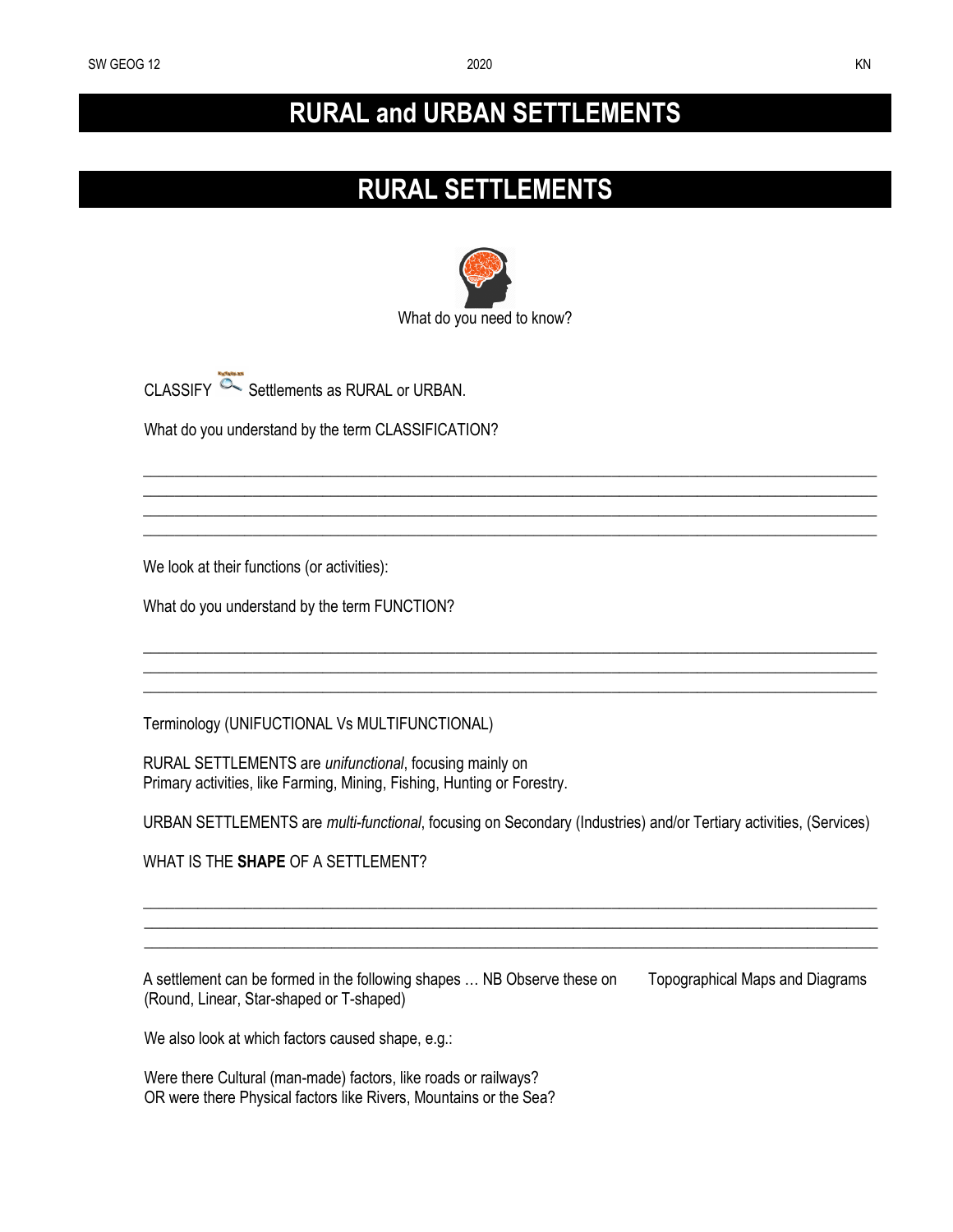\_\_\_\_\_\_\_\_\_\_\_\_\_\_\_\_\_\_\_\_\_\_\_\_\_\_\_\_\_\_\_\_\_\_\_\_\_\_\_\_\_\_\_\_\_\_\_\_\_\_\_\_\_\_\_\_\_\_\_\_\_\_\_\_\_\_\_\_\_\_\_\_\_\_\_\_\_\_\_\_\_\_\_\_\_\_\_\_\_\_\_\_\_\_  $\_$  ,  $\_$  ,  $\_$  ,  $\_$  ,  $\_$  ,  $\_$  ,  $\_$  ,  $\_$  ,  $\_$  ,  $\_$  ,  $\_$  ,  $\_$  ,  $\_$  ,  $\_$  ,  $\_$  ,  $\_$  ,  $\_$  ,  $\_$  ,  $\_$  ,  $\_$  ,  $\_$  ,  $\_$  ,  $\_$  ,  $\_$  ,  $\_$  ,  $\_$  ,  $\_$  ,  $\_$  ,  $\_$  ,  $\_$  ,  $\_$  ,  $\_$  ,  $\_$  ,  $\_$  ,  $\_$  ,  $\_$  ,  $\_$  , \_\_\_\_\_\_\_\_\_\_\_\_\_\_\_\_\_\_\_\_\_\_\_\_\_\_\_\_\_\_\_\_\_\_\_\_\_\_\_\_\_\_\_\_\_\_\_\_\_\_\_\_\_\_\_\_\_\_\_\_\_\_\_\_\_\_\_\_\_\_\_\_\_\_\_\_\_\_\_\_\_\_\_\_\_\_\_\_\_\_\_\_\_\_

\_\_\_\_\_\_\_\_\_\_\_\_\_\_\_\_\_\_\_\_\_\_\_\_\_\_\_\_\_\_\_\_\_\_\_\_\_\_\_\_\_\_\_\_\_\_\_\_\_\_\_\_\_\_\_\_\_\_\_\_\_\_\_\_\_\_\_\_\_\_\_\_\_\_\_\_\_\_\_\_\_\_\_\_\_\_\_\_\_\_\_\_\_\_ \_\_\_\_\_\_\_\_\_\_\_\_\_\_\_\_\_\_\_\_\_\_\_\_\_\_\_\_\_\_\_\_\_\_\_\_\_\_\_\_\_\_\_\_\_\_\_\_\_\_\_\_\_\_\_\_\_\_\_\_\_\_\_\_\_\_\_\_\_\_\_\_\_\_\_\_\_\_\_\_\_\_\_\_\_\_\_\_\_\_\_\_\_\_  $\_$  ,  $\_$  ,  $\_$  ,  $\_$  ,  $\_$  ,  $\_$  ,  $\_$  ,  $\_$  ,  $\_$  ,  $\_$  ,  $\_$  ,  $\_$  ,  $\_$  ,  $\_$  ,  $\_$  ,  $\_$  ,  $\_$  ,  $\_$  ,  $\_$  ,  $\_$  ,  $\_$  ,  $\_$  ,  $\_$  ,  $\_$  ,  $\_$  ,  $\_$  ,  $\_$  ,  $\_$  ,  $\_$  ,  $\_$  ,  $\_$  ,  $\_$  ,  $\_$  ,  $\_$  ,  $\_$  ,  $\_$  ,  $\_$  ,

#### WHAT IS THE **SETTLEMENT PATTERN**?

(Is it *Nucleated* or *Dispersed*)

#### **WHAT ARE THE ADVANTAGES & DISADVANTAGES OF EACH SETTLEMENT? PATTERN?**

#### NUCLEATED PATTERN

#### ADVANTAGES:

- Help available in times of ill-health, war, unrest etc.
	- o Social benefits, like networking and sharing ideas.
	- o Farmers need less capital as they can share implements.

#### DISADVANTAGES:

- All farmers have to agree on farming methods (if communal)
- Farms are often fragmented and too small for mechanization.
- If soil erosion sets in, all farmers are affected

#### DISPERSED PATTERN

#### ADVANTAGES:

- Farmers can make their own decisions. (Economic advantage)
- They can introduce their own soil conservation measures or mechanization.
- They are able to work harder to make more profit.

#### DISADVANTAGES:

- There is a lack of social contact
- Farmers can't rely on community for help / help is far away.
- Require a great deal of capital to keep farm running.

#### RURAL DEPOPULATION

- $\circ$  What is it?
- o Why does it occur PUSH & PULL factors?
	- What effect does it have on the Rural areas AND then on Urban areas?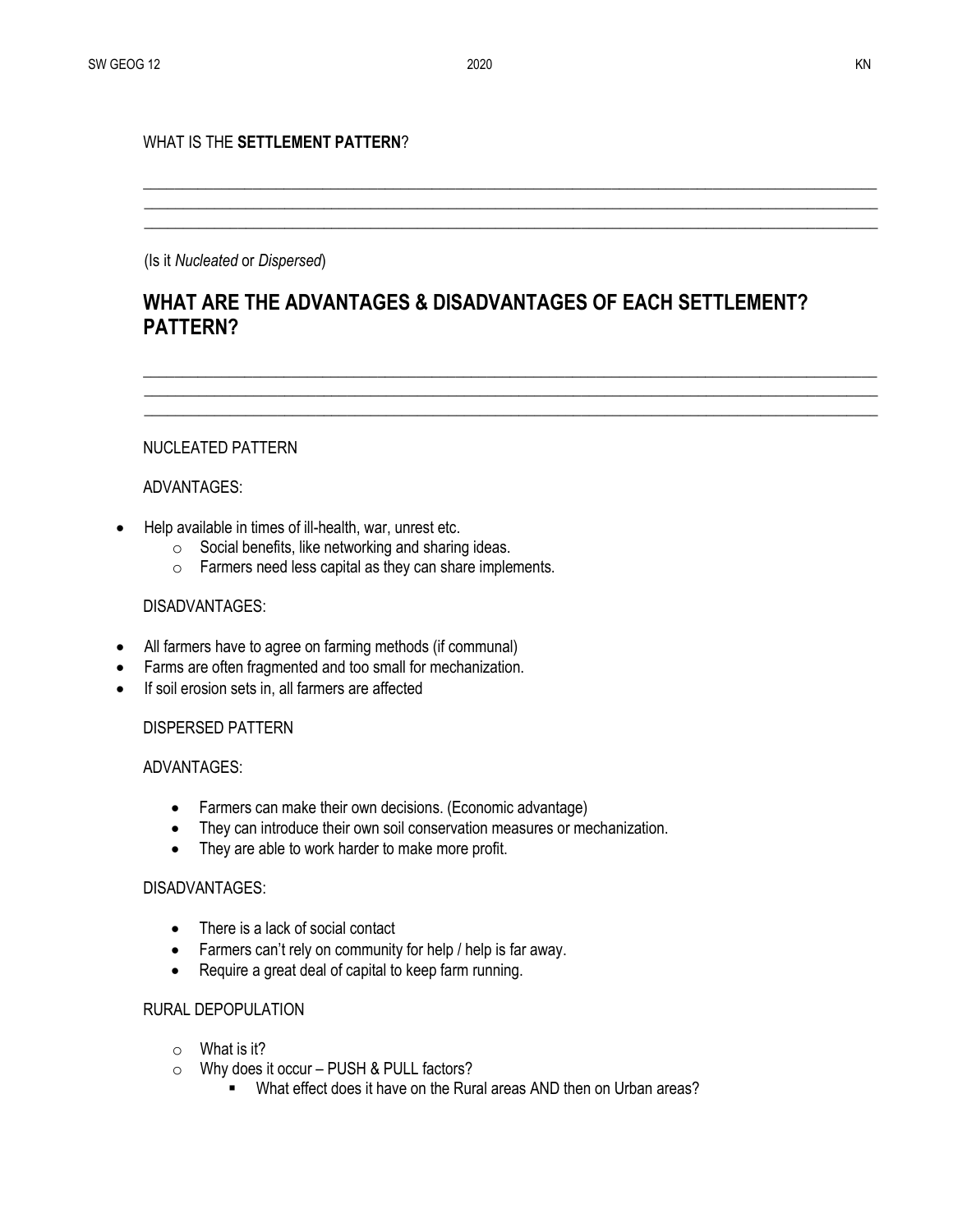### **RURAL DEVELOPMENT STRATEGIES**

Land Reform as a Policy and its related programs (Land Restitution, Land Tenure etc.)

### **PULL FACTORS (Centripetal forces): (Towards the urban areas)**

- Higher paying jobs (employment)
- Better housing and services
- Higher standard of living
- Better social life (entertainment)
- Better education
- Availability of jobs

#### **PUSH FACTORS (Can also be referred to as Centrifugal forces):**

(Away from the rural areas)

- Natural disasters such as floods and droughts in rural areas
- Lack of services in rural areas
- Poor infrastructure in rural areas
- Lack of jobs (employment) and low salary on farms
- Lack of entertainment in rural areas
- Crime in rural areas (Stock Theft/Murder etc.)

# **REASONS FOR COUNTER-URBANISATION (Movement of people in the direction of the rural area – outskirts of the urban area)**

- Not able to get a job
- Not able to get decent home
- Standard of living was lower
- Experience hunger
- Experience poverty / low wages
- Could not afford to send children to school
- High crime rate

### **PHYSICAL FACTORS THAT RESULTED IN THE CHOICE OF A SITE**

- Close to river
- Open space
- Direction of prevailing winds
- Away from CBD
- Away from residential areas

#### **WHAT ENVIRONMENTAL PROBLEM HAS RESULTED FROM MINING ACTIVITIES?**

- Sinkholes/subsidence of earth
- Air pollution
- Destruction of natural vegetation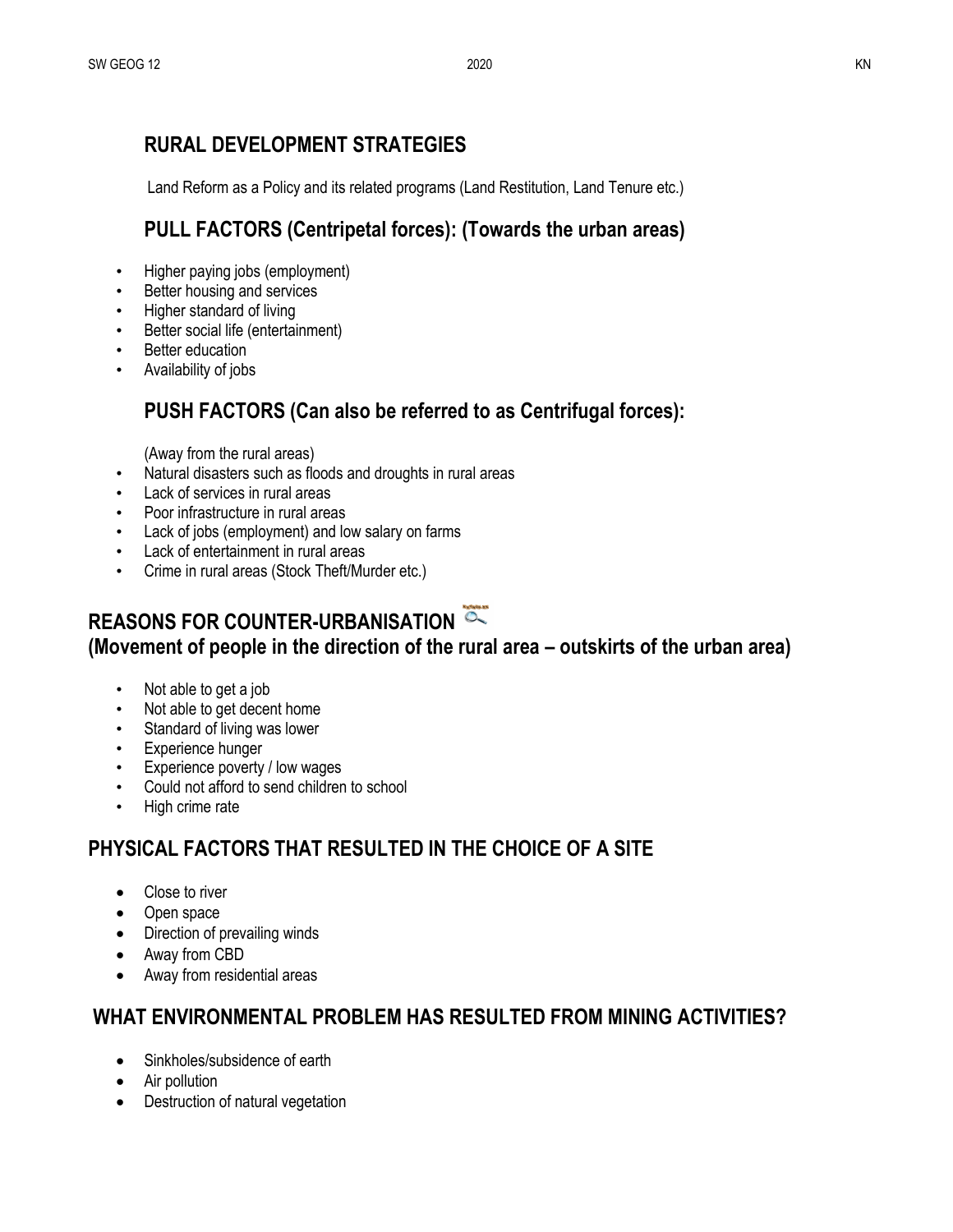- Accelerated soil erosion
- Loss of valuable agricultural land
- Creation of mine dumps
- Land and water pollution

### **REASONS WHY HEAVY INDUSTRIES SUCH AS A POWER STATION AND CEMENT FACTORY ARE LOCATED ON THE OUTSKIRTS OF CITIES.**

- Air pollution
- Noise pollution
- Bad odours/smells
- Dangerous activities
- Cheaper land / large space
- Bulk transport facilities

# **URBAN SETTLEMENTS**

*(words indicated in bold and underlined must be included for the concept to be correct)*

# **Urbanisation:**

the **process** by which an **increasing percentage** of the population is living in *urban* settlements.

# URBAN GROWTH:

The **natural increase** of the number of people living in urban areas

# URBAN EXPANSION:

An **increase in the physical area** over time (e.g. new buildings and infrastructure)

# URBAN PROFILE:

The **view** of an urban area **from the side** to indicate the different heights of buildings and different land uses. (2)

**Site:** 

the **actual physical** ground on which a settlement is located



the location of a settlement in **relation to the surroundings**.

**Centripetal Forces:**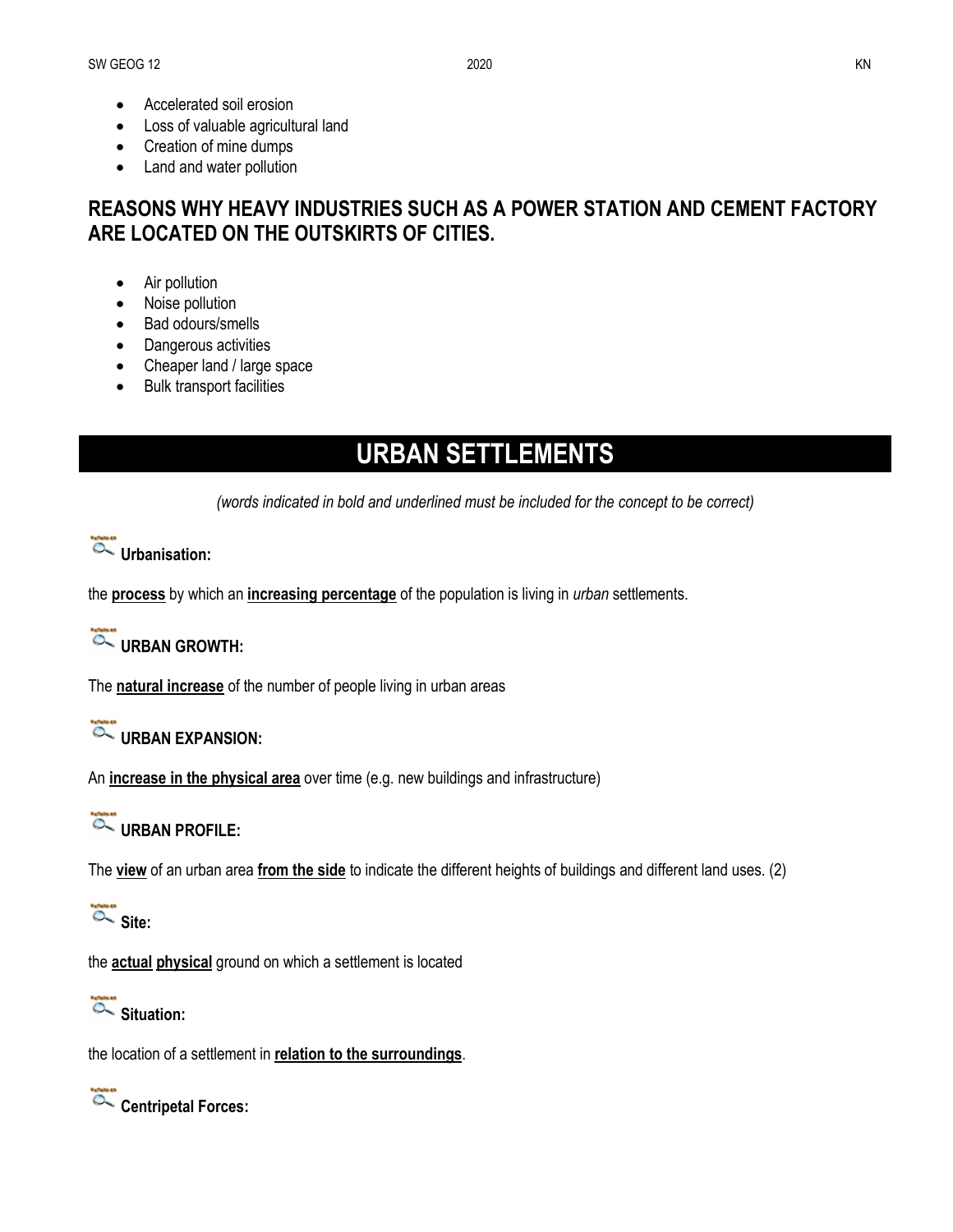forces which tend to **keep the functions in the city centre**, attracting people to the city centre.

# **Centrifugal Forces:**

forces that encourage **the migration of functions from the city centre** to the periphery (edge)



when a central location is chosen mainly for **accessibility**, e.g. JHB due to convergence of transport links.

**Decentralization:**

**the movement of functions to an area outside the CBD** due to high rents, urban decay, crime, etc.

**Urban Sprawl:**

The **uncontrolled expansion** of the urban area

**Urban Decay:**

usually in the oldest part of the city, where **buildings in the transitional zone become dilapidated** due to age, poor maintenance and sub-economic conditions. (These are found in some parts of the Transitional Zone)

**Urban Renewal:**

projects undertaking the **remodeling or renovation** of (Gentrification) buildings/structures in areas where urban decay has set in.

**NB**

The rate of urbanisation is much higher in Developing countries than in Developed Countries

### **FACTORS INFLUENCING LOCATION OF URBAN SETTLEMENTS**

Settlements do not simply establish without reason. They are located in certain places for certain reasons, e.g.:

- Human factors such as historical, social, political, economic factors, etc.
- Physical factors such as relief, drainage, water supply, type of soil, etc. could determine location

### **FUNCTIONS OF URBAN SETTLEMENT**

- To classify a settlement as Rural or Urban look at the function of the settlement.
- Rural Settlements are Unifunctional (usually one dominant function, a Primary activity)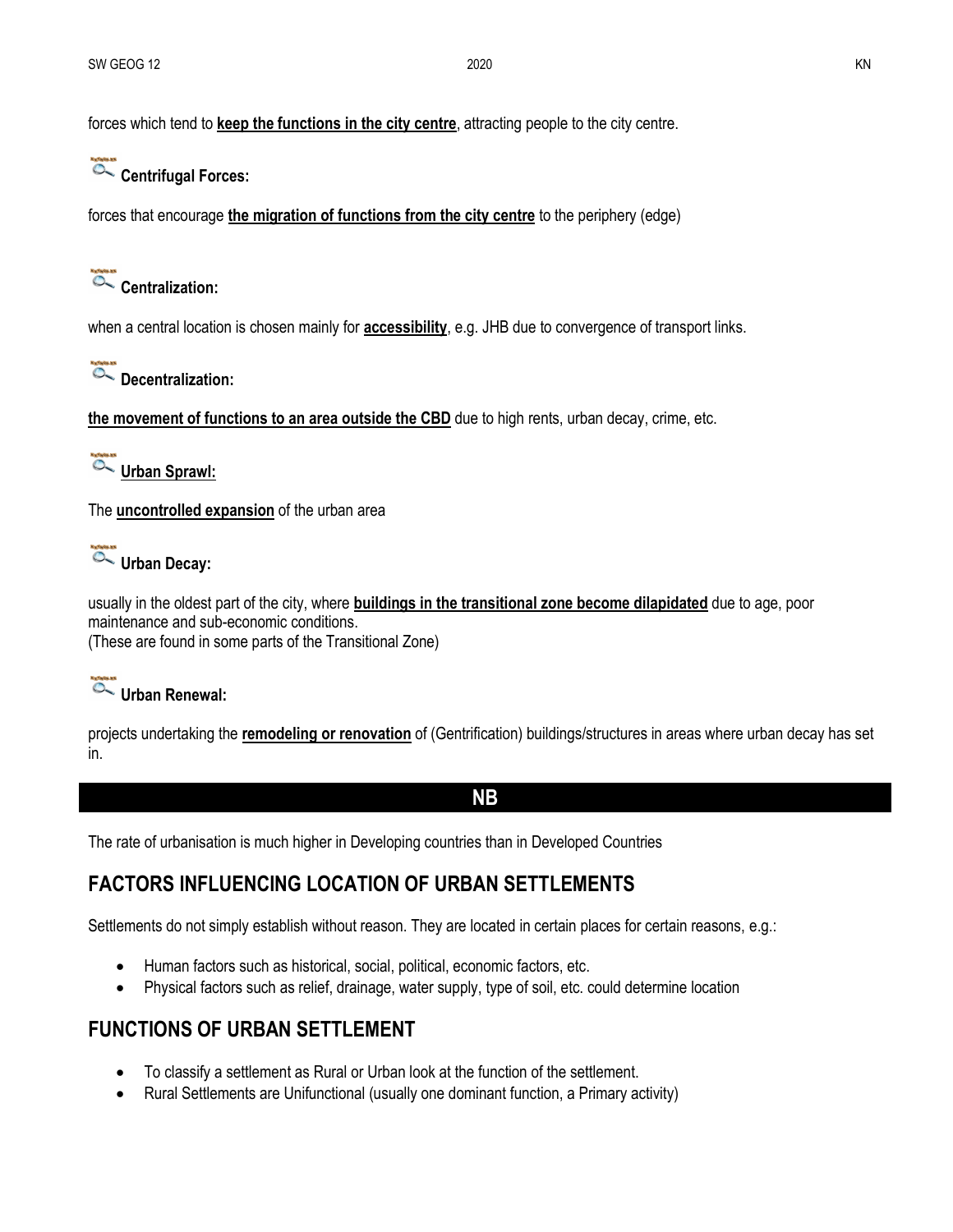Urban settlements are Multi-functional (usually offer Secondary, Tertiary & Quaternary functions)

#### QUARTENARY FUNCTIONS:

• Specialized services relating to Research, Law, IT and training, etc.)

#### **TYPES OF URBAN SETTLEMENT**

- $\alpha$ Central Places: are accessible & provide (urban) goods & services to the surrounding rural population
- C Trade & transport cities: established for trade & transportation, e.g. East London (harbour town)
- $O<sub>2</sub>$ Break-of-Bulk points: established at a point where mode of transport is changed, e.g. Durban, where goods are moved from trains to ship
- **CONER** Specialized Cities: towns that specialize in a particular activity, e.g. Sishen (mining town), or Stellenbosch (University Town)
- Q Junction Towns: developed at transport junctions like river road or rail crossings, e.g. De Aar (road-rail junction)
- Q Gateway/Gap Towns: towns that arose at Gaps in physical structures like mountain ranges, e.g.: Worcester at the opening of the Hex River mountain pass.

Important to remember that functions of settlements can change over time e.g., Johannesburg, started as mining town, but mines are closing and it is now a major centre of business, finance & industry)

#### **CENTRAL PLACE THEORY**

To understand the distribution & size of settlements we can look at theories like Christaller's Central Place Theory

Christaller noticed that towns in Northern Germany displayed a regular pattern of distribution.

He came up with the theory that there are certain reasons for this:

- people want convenience & cheapest price when buying something
- distance means travelling costs, so people want to minimize travelling when going to buy something
- Businesses aim to maximize profits, and establish themselves in a position where this is most likely.

Real-life conditions reveal the following:

- Goods you need every day and buy at local convenience stores are called low-order goods
- The more expensive, specialized items you need less frequently and are obtained at larger centres, they are called high order goods.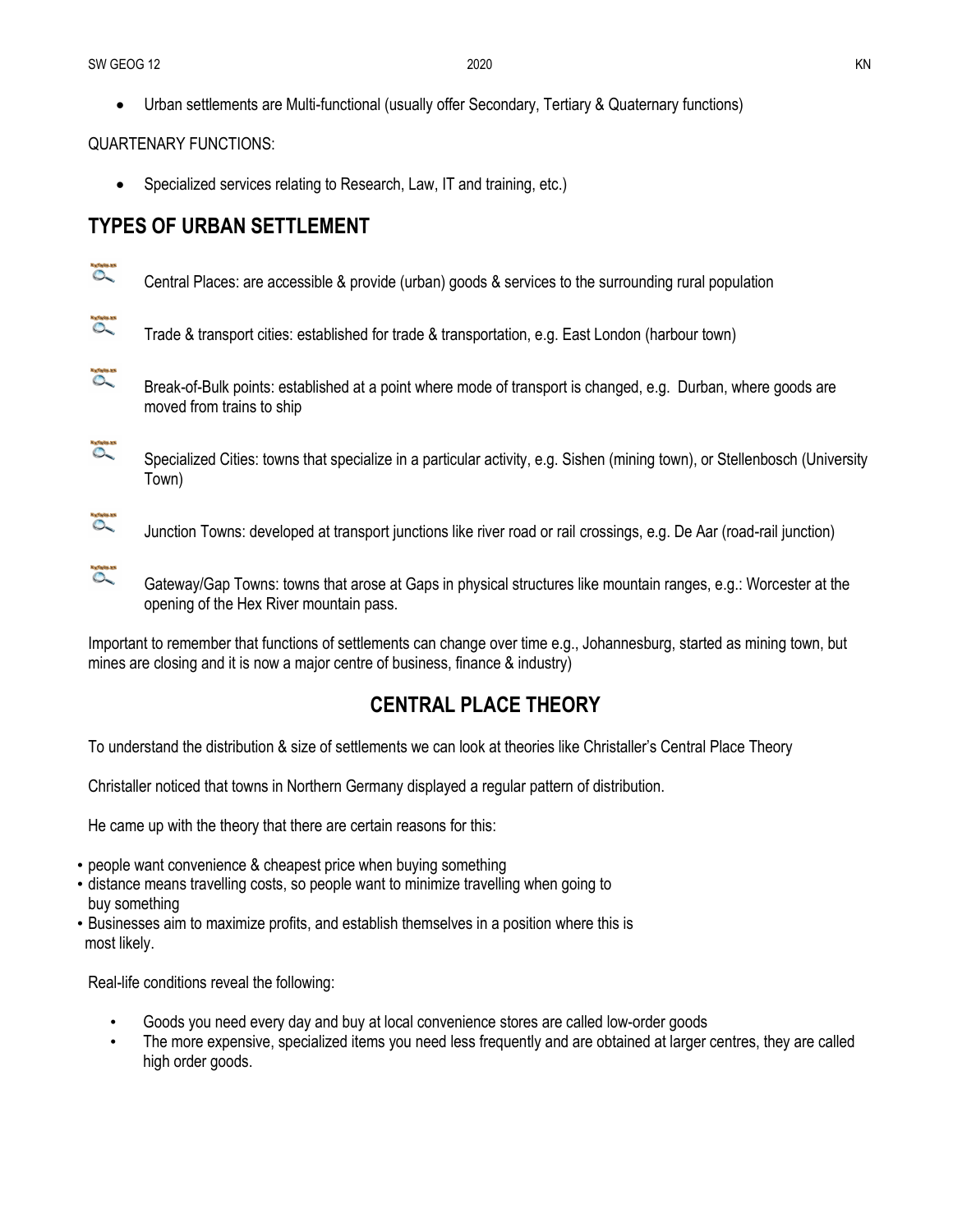#### **TERMS ASSOCIATED WITH THE CENTRAL PLACE THEORY**

**Central Place**: an urban settlement that provides goods & services to the surrounding rural community

- **Threshold Population**: the minimum number of people required to support a business
- **Range**: the max distance a consumer is willing to travel to buy something from a Central Place
- **Sphere of Influence**: (Market Area): the area from which a business draws its customers.

#### **URBAN HIERARCHIES**

- $\alpha$ **Low-Order Centres**: places with small threshold population, few services and mainly low-order services.
- C **High-Order Centres**: places with big threshold population, offering many services and many high-order, as well as low- order services.
- C

**CONDA** 

**Low-order Services** are things/services that we need virtually every day, e.g. daily groceries, take-aways, hairdressers, dry-cleaners, etc.

**High Order Services** are those we need only periodically, e.g. Legal services, banking, medical, etc.

# **STRUCTURES**  $\overline{a}$ , SHAPES  $\overline{a}$  & PATTERNS  $\overline{a}$  IN URBAN SETTLEMENTS

- **1. SHAPES**  Circular, Linear, Cross-roads
- 2. **STREET PLANS** Grid-Iron, Irregular, Radial

#### **URBAN LAND-USE (Functional zones)**

#### **CBD** – Tallest buildings

- Very expensive land (land values highest here that's why people build
- up and not sideways)
- demand for land is very high here, as it is most accessible part of city
- and has highest concentration of clientele
- transport routes converge here

#### **TRANSITION ZONE**

• Pockets of mixed urban land use that surrounds the CBD (Can be wholesale commercial/light industrial)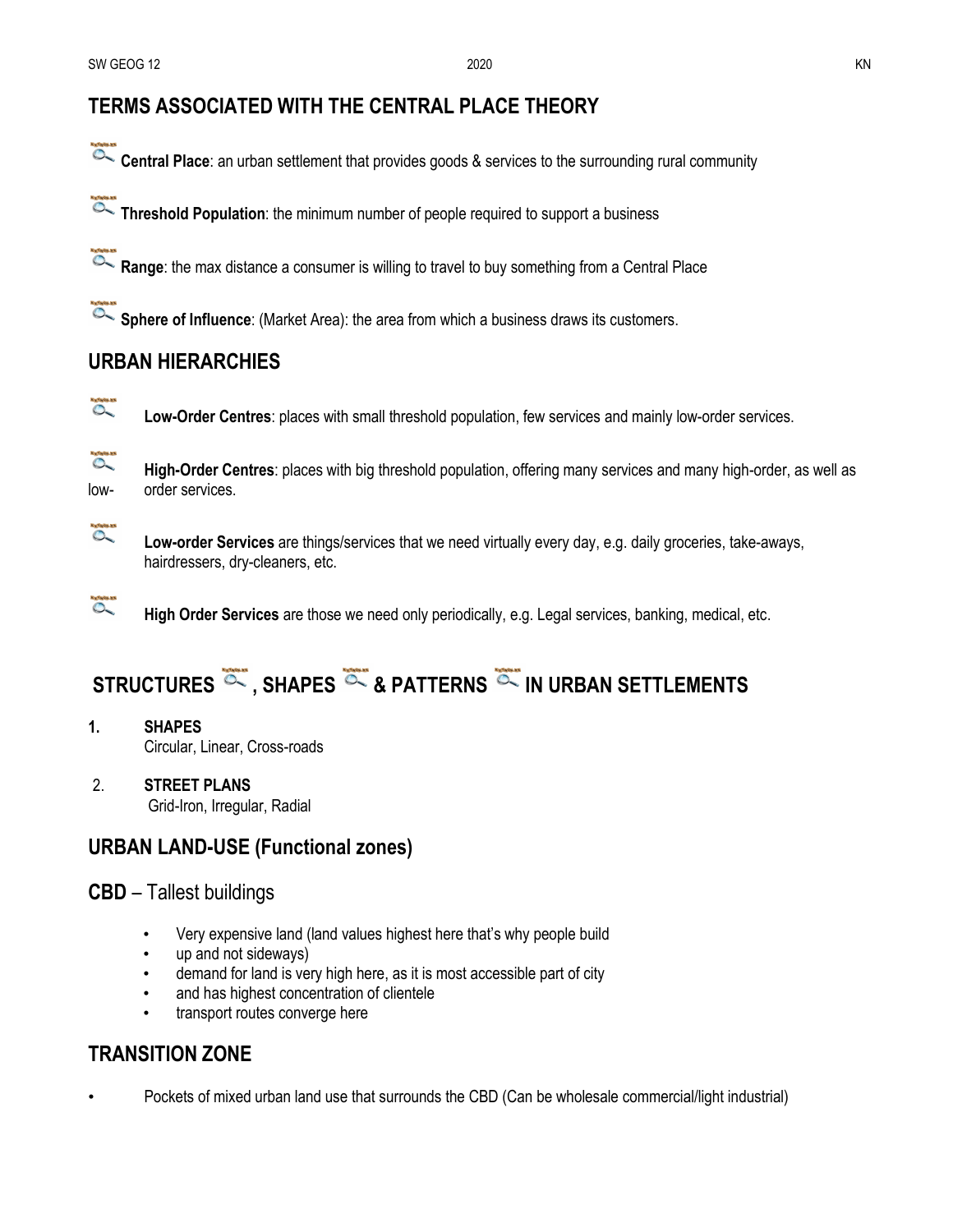- Buildings run-down
- Plots are still very valuable
- Area of mixed functions retail, residential, commercial, even light industry

#### **RESIDENTIAL**

High-income residential:

- Large plots,
- Far away from CBD & Industrial areas,
- Close to parks and recreational facilities
- Excellent view

Middle-Income residential:

- found in the suburbs just beyond CBD.
- Medium-size,
- Single-standing properties,
- schools & shopping centres close by.

Low-Income Residential:

- Generally, flat
- very small houses around
- inner city- areas (in zone of decay) or
- near Industrial Areas,
- or outlying areas like the RDP houses / Gap Housing in SA

### **INDUSTRIAL ZONE**

What are the characteristics of Industrial Zones:

Light Industrial:

- usually found in the transition zone
- easy access to CBD
- do not produce much noise or smoke E.g.: jewelry, printed paper, woodworkers
- Planned Industrial Estates:
	- located on low-cost land
	- along railway / Highway routes
	- Products like sweets, cosmetics, etc.

Heavy Industrial:

- located on large tracts of level, cheap land,
- near transport routes
- This is because they generate lots of noise and pollution. E.g. Iron & Steel industries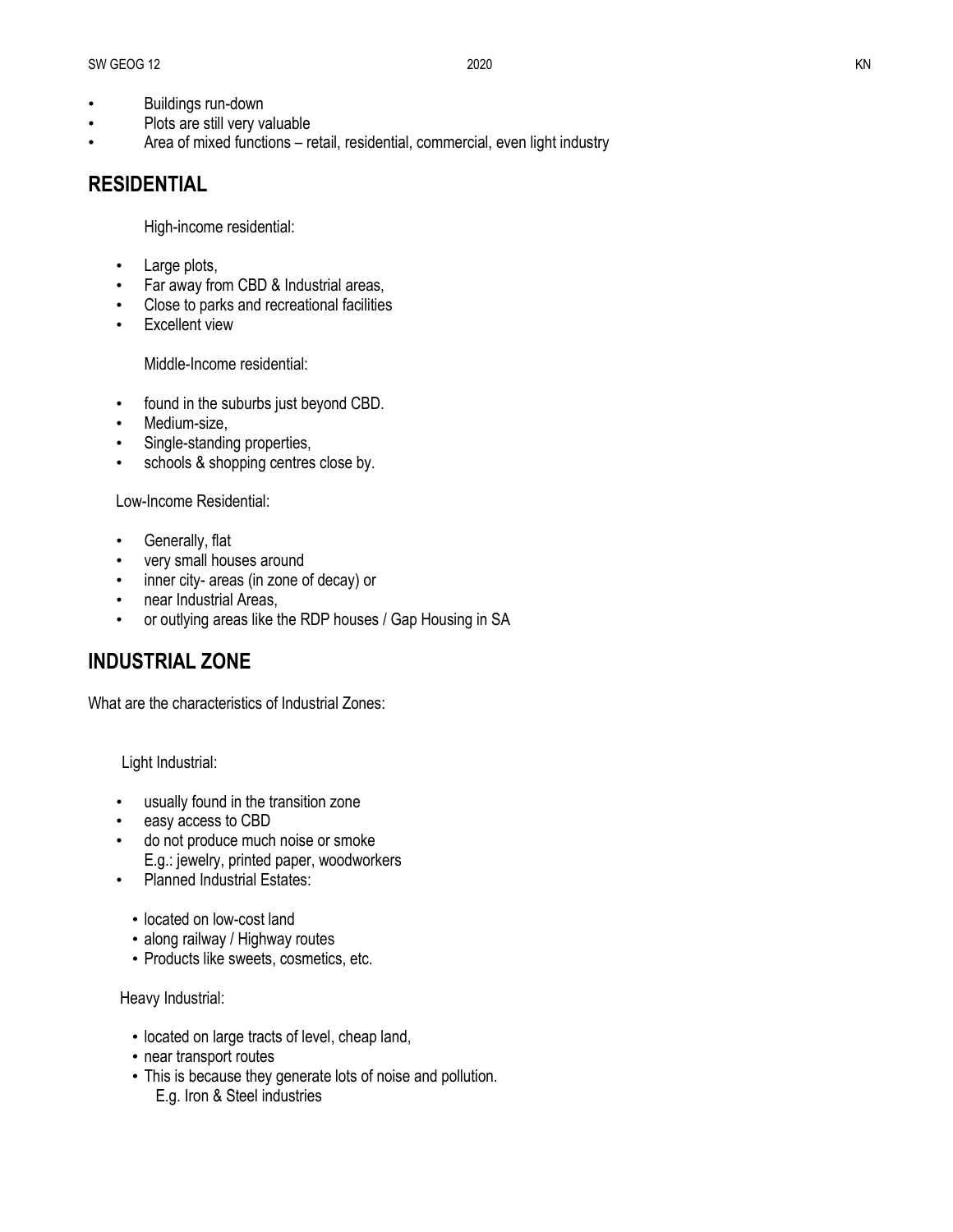- Open spaces in the city that have been illegally occupied.
- Generally, near rivers or highways and also near a suburb so residents have access to shops.
- Poorest people live here
- they are plagued by crime, substance abuse,
- lack of sanitation,
- flooding, fires, etc.
- congestion rescue vehicles cannot reach people etc.

### **A FUNCTIONAL ZONE FOUND AT THE OUTER LIMITS OF THE URBAN AREA - RURAL-URBAN FRINGE: A land use found on the outskirts of the urban area with mixed land functions.**

- found on the outskirts of the city
- Mixture of functions
- may contain high & low-income residential
- land is mostly very cheap here, so
- functions requiring lots of space are located here,
- e.g. Airports, cemeteries, golf courses, sewerage works, etc

#### URBAN PROFILE

 This refers to the side-view (sky-line) of the city. Tallest at CBD and heights drop as you move away from CBD

# **URBAN PROBLEMS**

### **TRAFFIC CONGESTION**

Be able to discuss:

Nature of the problem of Traffic congestion What causes Traffic congestion in most urban centres?

### **SOLUTIONS**

- improve public transport systems
- subsidies for public transport and make it safer & more reliable
- restrict private vehicle access to city centre
- build more parking lots on periphery of CBD & shuttle commuters in
- encourage commuters to travel in lift clubs

### **POLLUTION**

Be able to:

• Name and describe some other forms of pollution as found in urban areas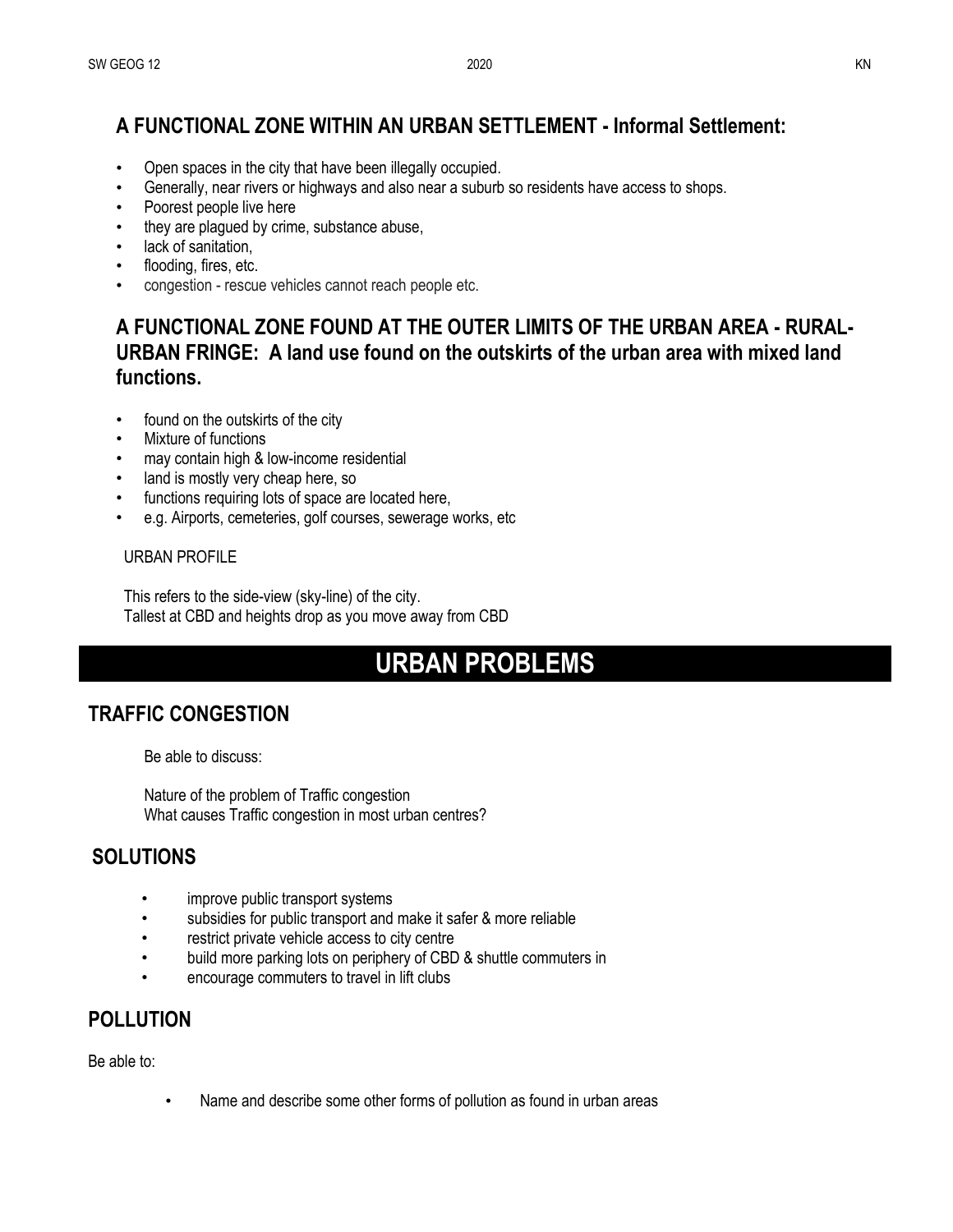- Name some causes of Air pollution
- Discuss solutions to Air pollution

#### **SOLUTIONS**

- stricter enforcement of vehicle emission-control
- recycle waste
- increase 'pollution-policing"

#### **FORMAL HOUSING SHORTAGES IN URBAN SETTLEMENTS**

#### **Solutions**

- regulate rural-urban migration
- increase drive to build more low-cost / Gap housing
- rehabilitate street children and house homeless people in shelters

#### **URBAN DECAY (Can occur in both the CBD and the Transitional zone)**

**Solutions** 

- introduce more laws to control landlord's obligations to tenants
- City to enforce property maintenance laws
- Stricter control over dumping & littering
- Stricter control over abandoned building & vehicles
- More security patrols and cameras to limit vandalism, drug trafficking, prostitution, etc.

# **SUSTAINABILITY**

#### **WHAT IS SUSTAINABLE DEVELOPMENT?**

Development that meets the needs of the present generation without compromising the ability of future generations to meet their needs.

#### **PRINCIPLES OF SUSTAINABLE DEVELOPMENT**

- Link local issues to global impacts
- Use Multi-sectoral approach
- Show concern for the future
- work within the ecological limits

#### **EFFECTIVE IMPLEMENTATION OF SUSTAINABLE DEVELOPMENT:**

- Always consult local community when planning
- Use local labour
- Ensure sufficient funds to complete projects
- Empower locals to SUSTAIN and manage project on their own afterwards.

#### **DISTINGUISH BETWEEN A LOW-ORDER FUNCTION AND A HIGH-ORDER FUNCTION.**

(Adapted from Christaller theory)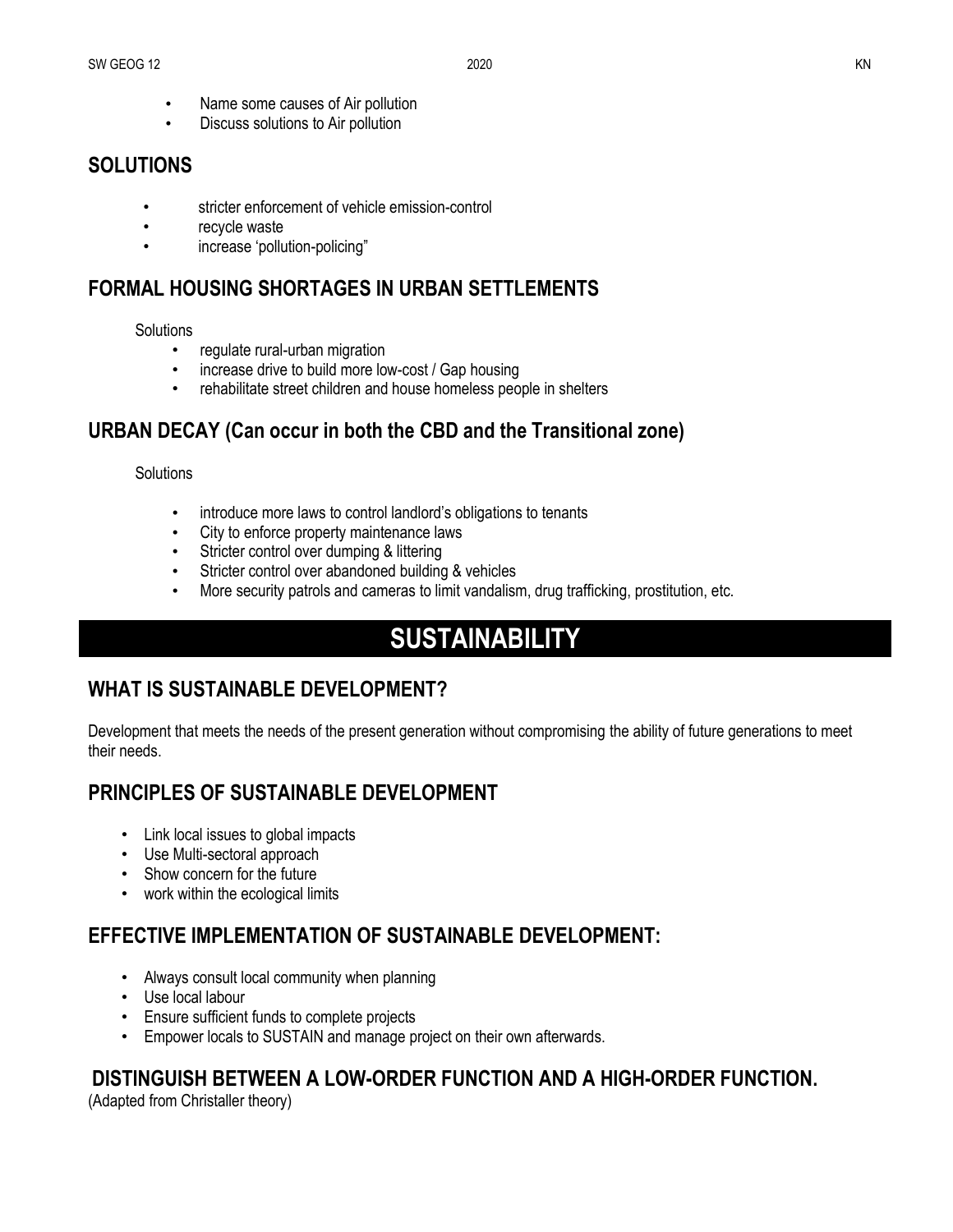- Low order: Needed on a daily basis and has a small sphere of influence, small
- range and small threshold population
- High order: Needed with greater intervals and has a large sphere of influence, large range and large threshold population

### **WHY IT IS IMPORTANT FOR AN URBAN SETTLEMENT TO SLOW DOWN THE MOVEMENT OF PEOPLE FROM RURAL AREAS?**

- Avoid overcrowding
- Minimise traffic congestion
- Pressure on resources
- Avoid pollution
- Unemployment in the city
- Lowering living standards
- Informal settlements could develop
- Prevent increase in crime
- Prevent development of social problems
- To prevent urban decay

### **SUSTAINABLE STRATEGIES TO MAINTAIN EXPANSION OF URBAN SETTLEMENTS**

- Urban renewal projects
- Improve the appearance of the city e.g. Tree Planting (greening projects)
- Upgrade network system
- Access to water and sanitation
- Improve policing
- Establishment of municipal regulations to control the following: illegal waste disposal, illegal street vendors, air and noise pollution

#### **URBAN PLANNING:**

- Plans for the creation of green belts
- Control and reduce infectious diseases
- Proper placement of sewage and drainage systems
- Reduce chemical and physical hazards
- Progress in relation to a more sustainable use of resources
- Future planning must be safety in mind

### **EFFECTS OF RURAL-URBAN MIGRATION ON RURAL TOWNS**

- Services close down
- Infrastructure deteriorate
- Fewer job opportunities
- Towns become economically stagnant
- Develop into ghost towns